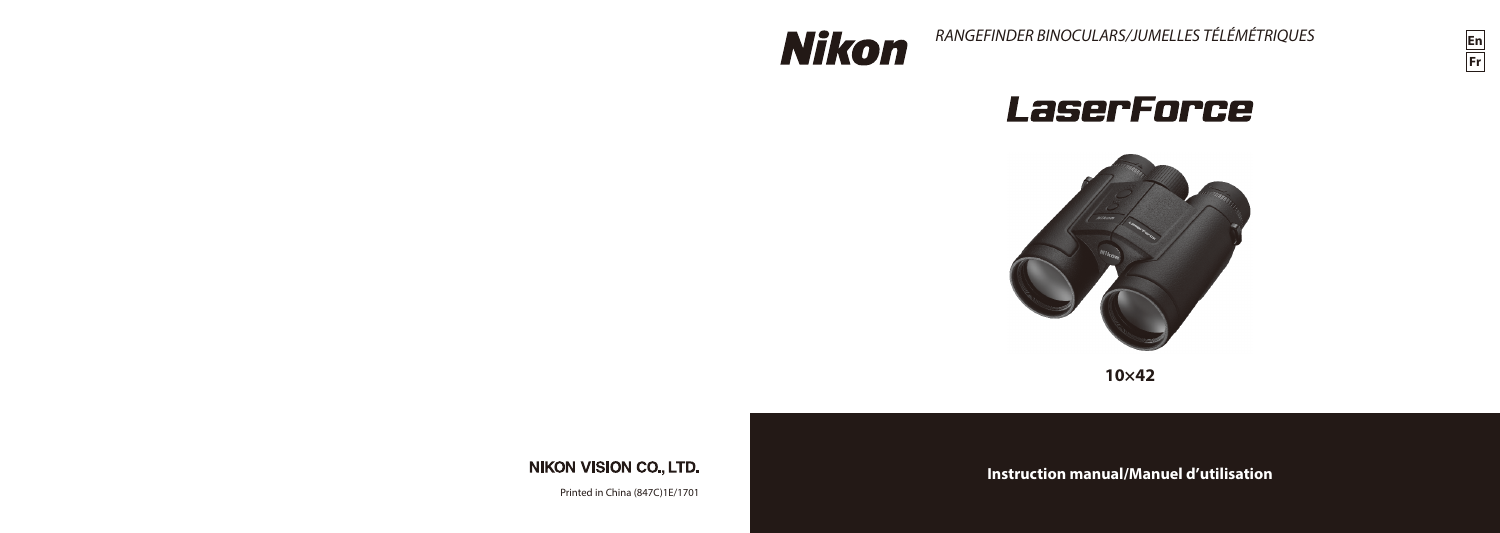

# **Table of contents**

| SAFETY AND OPERATION PRECAUTIONS5-9 |  |
|-------------------------------------|--|
|                                     |  |
|                                     |  |
|                                     |  |
|                                     |  |
|                                     |  |
|                                     |  |
|                                     |  |
|                                     |  |

| Neckstrap and caps during observation22-23 |  |
|--------------------------------------------|--|
|                                            |  |
|                                            |  |
|                                            |  |
|                                            |  |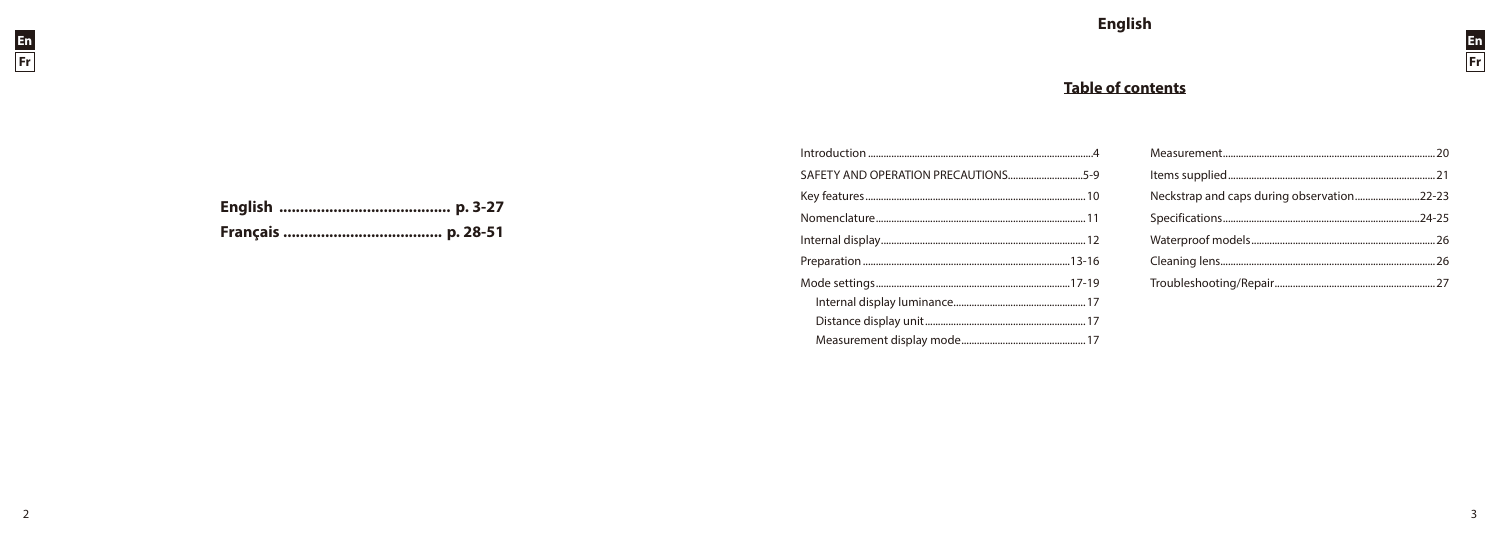# **Introduction**

**En Fr**

Thank you for purchasing the Nikon Rangefinder Binoculars LaserForce.

Before using this product, read and understand the contents of this manual thoroughly for correct use. After reading, keep this manual handy for easy reference.

#### **About the manual**

- • No part of the manual may be reproduced, transmitted, transcribed, stored in a retrieval system, or translated into any language in any form, by any means, without Nikon's prior written permission.
- Nikon will not be held liable for any errors this manual may contain.
- • The appearance, specifications, and capabilities of this product are subject to change without notice.

#### l **About controls for radio interference**

- • This device complies with Part 15 of the FCC Rules. Operation is subject to the following two conditions: (1) This device may not cause harmful interference, and
- (2) This device must accept any interference received, including interference that may cause undesired operation.
- • This equipment has been tested and found to comply with the limits for a Class B digital device, pursuant to Part 15 of the FCC Rules and to EU EMC directive. These limits are designed to provide reasonable protection against harmful interference in a residential installation. This equipment generates, uses and can radiate radio frequency energy and, if not installed and used in accordance with the instructions, may cause harmful interference to radio communications. However, there is no guarantee that interference will not occur in a particular installation. If this equipment does cause harmful interference to radio or television reception, which can be determined by turning the equipment off and on, the user is encouraged to try to correct the interference by one or more of the following measures:
- • Reorient or relocate the receiving antenna.
- Increase the separation between the equipment and receiver.
- Consult the dealer or an experienced radio/TV technician for help.

This Class B digital apparatus meets all requirements of the Canadian Interference-Causing Equipment Regulations.

#### **About measurement results**

This device is a basic rangefinder. Its measurement results cannot be used as official evidence.

# **SAFETY AND OPERATION PRECAUTIONS**

**Strictly observe the guidelines contained in this manual in order to use this product safely and prevent possible injury or property damage to you and others. Understand the contents thoroughly for correct use of the product.**

#### **WARNING**

This indicates that improper use by ignoring the contents described herein can result in potential death or serious injury.

# **A** CAUTION

This indicates that improper use by ignoring the contents described herein can result in potential injury or material loss.

#### **SAFETY PRECAUTIONS (Laser)**

This product uses an invisible laser beam. Be sure to observe the following:

# **WARNING**

- Do not press the PWR button while looking into the laser emission aperture. You may damage your eyes.
- Do not aim at eyes.
- Do not point the laser at people.
- • Do not look at lasers with other optical instruments such as lenses or binoculars. You may damage your eyes.
- • When not measuring, keep your fingers away from the PWR button to avoid accidentally emitting the laser.
- When not in use for an extended period, remove the battery.
- • Do not disassemble, remodel, or repair the product. The laser emission may be harmful to your health. If the product is disassembled, remodeled, or repaired, it is no longer guaranteed by the manufacturer. Refer to a Nikon authorized service representative for repairs.
- • If the product's body is damaged or if it emits a strange sound because it was dropped or some other cause, stop using it immediately and remove the battery.
- Store the product in a place out of reach of children.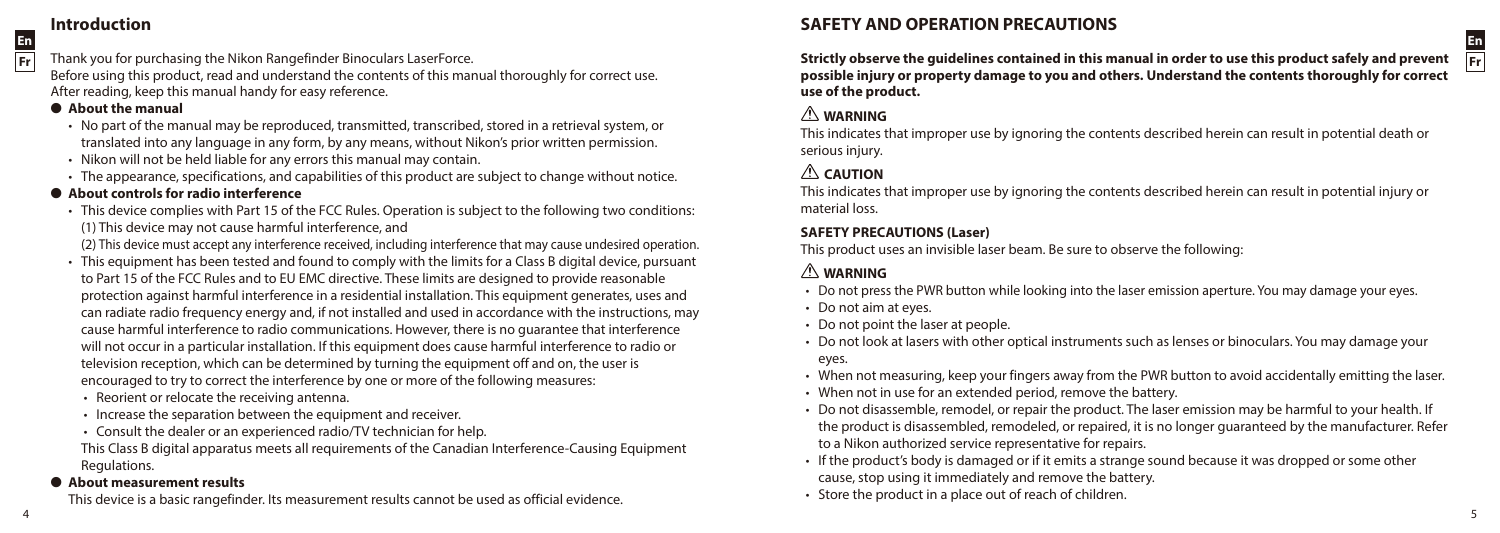#### **SAFETY PRECAUTIONS (Binoculars)**

This product employs binoculars in its optical system to aim at a target. Be sure to observe the following:

# **WARNING**

**En Fr**

# **Never look directly at the sun while using this product.**

Looking directly at the sun, intense light, or lasers may seriously damage the eyes or cause blindness.

# **CAUTION**

- • Keep the plastic bag used to wrap this product out of reach of children. The bag may block their mouths and noses and cause them to suffocate.
- • Your fingers may get pinched when you adjust the interpupillary distance or diopter. Be particularly careful when letting small children use the product.
- • Keep children from inadvertently swallowing the cap, eyecup, etc. In such a case, consult a doctor immediately.
- When not using this product, do not turn it on.
- When carrying this product, store it in the case.
- • If this product fails to operate correctly for any reason, discontinue use immediately and consult with a Nikon authorized service representative.
- Do not leave this product in an unstable place. It may fall and cause injury.
- • Do not use this product while walking. You may walk into unexpected objects or fall and get hurt.
- Do not swing this product by the strap. You may hit others and cause injury.
- • The rubber parts of this product (such as the eyecups) or included case and strap may deteriorate if used or stored for a long period of time. The deteriorated rubber may attach on clothes and cause stains. Check their condition before use, and consult with a Nikon authorized service representative if a defect is found.
- • Using the eyecups for extended periods of time may cause skin inflammation. If you develop any symptoms, stop use and consult a doctor immediately.

# **PRECAUTIONS (Lithium battery)**

Incorrect use may cause the lithium battery to rupture or leak, which will corrode the device or stain your hands and clothing.

Be sure to observe the following:

- $\cdot$  Install the battery with the  $+$  and poles positioned correctly.
- Remove the battery when this is depleted or will not be used for extended periods.
- • Keep the battery away from fire or water. Never disassemble the battery.
- Do not charge the lithium battery.
- Do not short the terminal of the battery chamber.
- Do not carry the battery together with keys or coins in a pocket or bag. You may short the battery and cause overheating.
- • If liquid leaked from the lithium battery comes into contact with clothing or skin, rinse with plenty of water. If it enters the eyes or mouth, rinse with water and consult a doctor immediately.
- When disposing of the lithium battery, follow your local area regulations.

# **OPERATION PRECAUTIONS**

# **HANDLING & CONTROLS**

- • Do not open the body beyond the limit. Also, do not rotate the rotating parts of the adjustment rings beyond their limits.
- Do not subject this product to physical shock.
- • If you accidentally apply strong physical shock or drop the product and suspect a malfunction, consult with your local dealer or a Nikon authorized service representative immediately.
- Do not use the product underwater.
- • Wipe off any rain, water, sand, or mud on the product as soon as possible with a soft, clean cloth.
- • When this product is exposed to extreme temperature changes (suddenly brought from a cold place to a warm place or vice-versa), the lens surfaces may get cloudy. Do not use the product until the cloudiness has disappeared.
- • Do not leave the product in direct sunlight. Ultraviolet rays and excessive heat may negatively affect.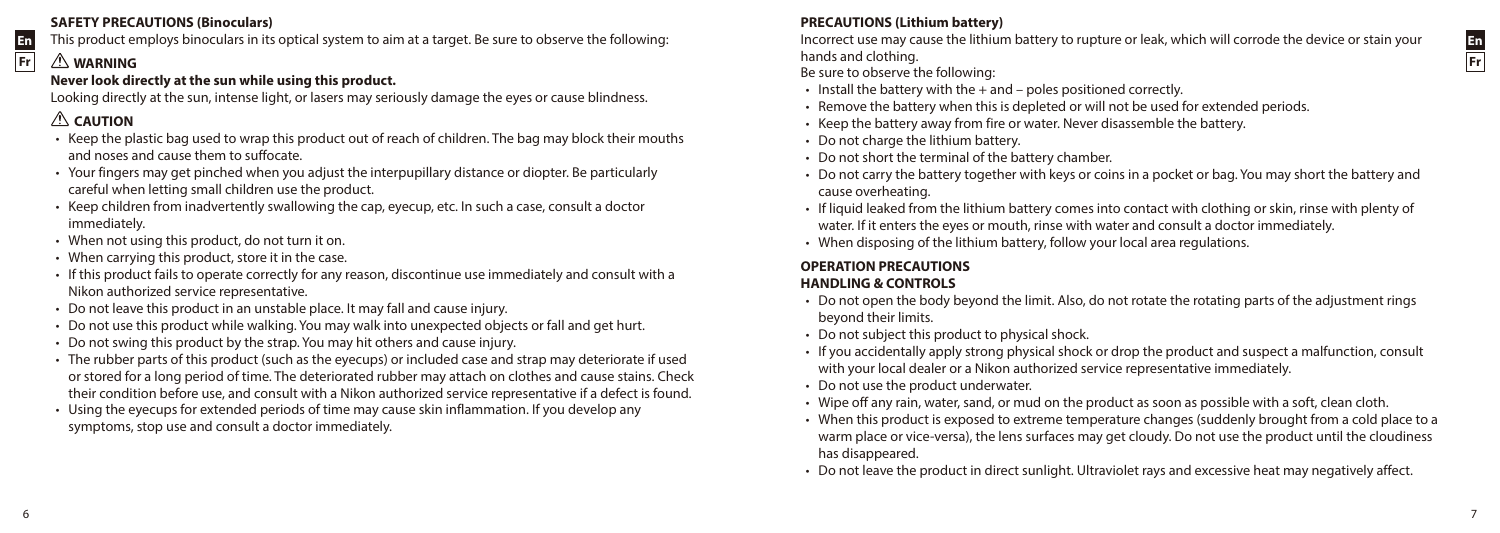#### **CARE & MAINTENANCE**

#### **En LENS**

**Fr**

- When removing dust on the lens surface, use a soft oil-free brush.
- • When removing stains or smudges like fingerprints from the lens surface, wipe the lens gently with a soft, clean cloth. Use a small quantity of pure alcohol (ethanol) or commercially-available lens cleaner and wipe from the center of the lens to the outside in a circular motion. Do not use hard materials because they may scratch the lens surface.

#### **MAIN BODY**

- • Remove dust trapped in the rotating parts of the adjustment rings, etc. with a soft brush.
- $\cdot$  After gently removing dust with a blower\*, clean the body surface with a soft, clean cloth. After use at a seaside, wipe off salt that may be on the body surface with a damp, soft, clean cloth, and then wipe with a dry cloth. Do not use benzene, thinner, or other cleaners containing organic solvents. \* A rubber cleaning tool that blows air from a nozzle.

#### **STORAGE**

8

- • Water condensation or mold may occur on lens surfaces because of high humidity. Therefore, store the product in a cool, dry place. After use on a rainy day or at night, thoroughly dry it at room temperature, then store in a cool, dry place.
- • For long term storage, keep this product in a plastic bag or an airtight container with a desiccant. If this is not possible, store in a clean, well-ventilated place, separate from the case because it is easily affected by moisture.
- • Do not leave the product in a car on a hot or sunny day, or near heat generating equipment.

# **En Symbol for separate collection applicable in European countries** This symbol indicates that this battery is to be collected separately.

- 
- The following apply only to users in European countries.
- • This battery is designated for separate collection at an appropriate collection point. Do not dispose of as household waste.
- • For more information, contact the retailer or the local authorities in charge of waste management.

#### **En Symbol for separate collection applicable in European countries**

- This symbol indicates that this product is to be collected separately.
- The following apply only to users in European countries.
- • This product is designated for separate collection at an appropriate collection point. Do not dispose of as household waste.
- • For more information, contact the retailer or the local authorities in charge of waste management.



ŁЖ



9

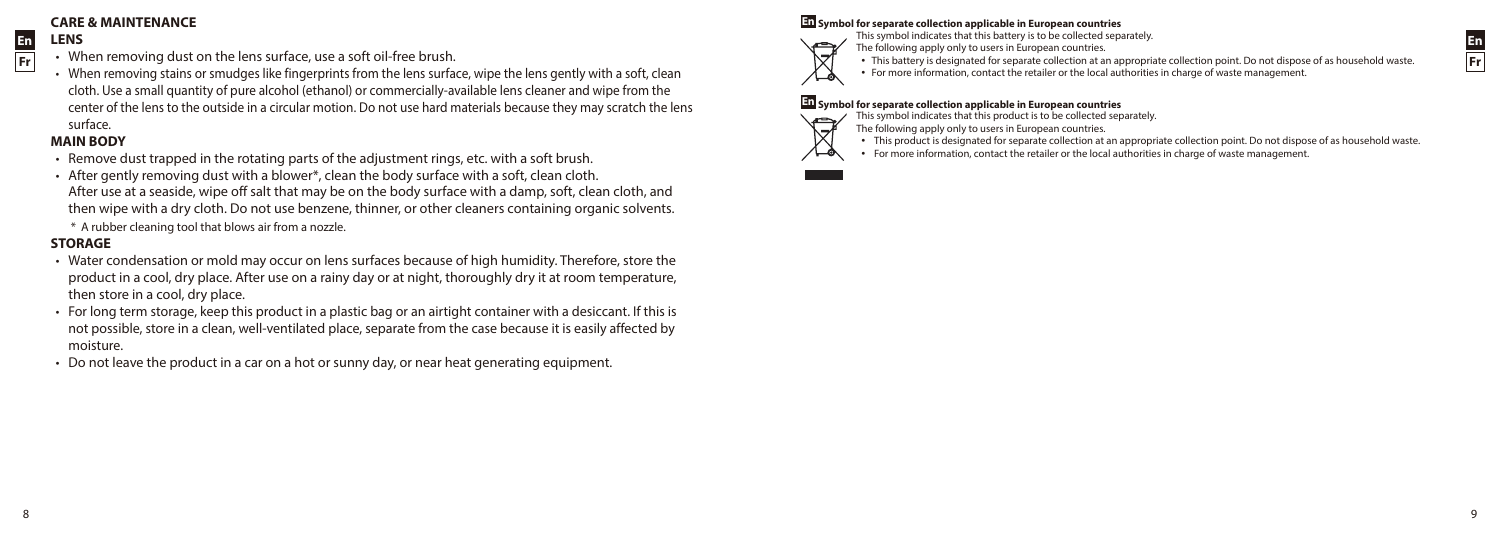# **Key features**

**En Fr**

- Rangefinder Binoculars measuring from 9 to 1,730 m/10 to 1,900 yd.\*
- Horizontal Distance display mode and Actual Distance display mode is selectable
- Single or continuous measurement (up to 8 seconds)
- Red OLED display with 4-step intensity adjustment
- Automatic Power shut-off (approx. 8 seconds unoperated from standby screen)
- Restart from settings used last time
- • Extra-low dispersion (ED) glass for chromatic abberation compensation and clearer viewing
- All lenses and prisms are multilayer-coated for bright images
- Long eye relief design
- Turn-and-slide rubber eyecups with multi-click
- • Waterproof /fogproof performance with a nitrogen-filled body that prevents fogging or molding inside the optical system even under significant changes in temperature.
- \* Reference value. Under Nikon's measurement conditions.

This product uses an invisible laser beam for measuring. It measures the time the laser beam takes to travel from the rangefinder to the target and back. Laser reflectivity and measurement results may vary according to climatic and environmental conditions, as well as the color, surface finish, size, shape and other characteristics of the target.

Measurement may be inaccurate or fail in the following cases:

- In snow, rain or fog
- • Small or slender target
- Black or dark target
- Target has stepped surface
- Moving or vibrating target
- When measuring the surface of water
- Target measured through glass
- When the target is glass or a mirror
- When laser incidence to the target's reflective surface is oblique

# **Nomenclature**

- 1 Eyepiece lens
- 2 Interpupillary distance
- 3 Eyecup
- (4) Neck strap eyelet
- 5 Focusing ring
- 6 PWR button (power on/measurement button)
- 7 MODE button
- 8 Objective lens/invisible laser emission aperture
- $\overline{9}$  Central shaft
- 0 Objective lens/invisible laser receiving aperture
- a Diopter adjustment index
- (12) Diopter adjustment ring
- (3) Internal display diopter adjustment ring
- $(14)$  0 (zero) diopter position
- (15) Battery chamber cover
- (16) Product number label
- (17) Indication



NIKON VISION CO. LTD IEC60825-1 CLASS 1M LASER PRODUCT. DONOT EXPOSE USERS OF TELESCOPIC OPTICS. FDA CLASS I LASER PRODUCT. COMPLIES WITH 21CER 1040 10 AND 11



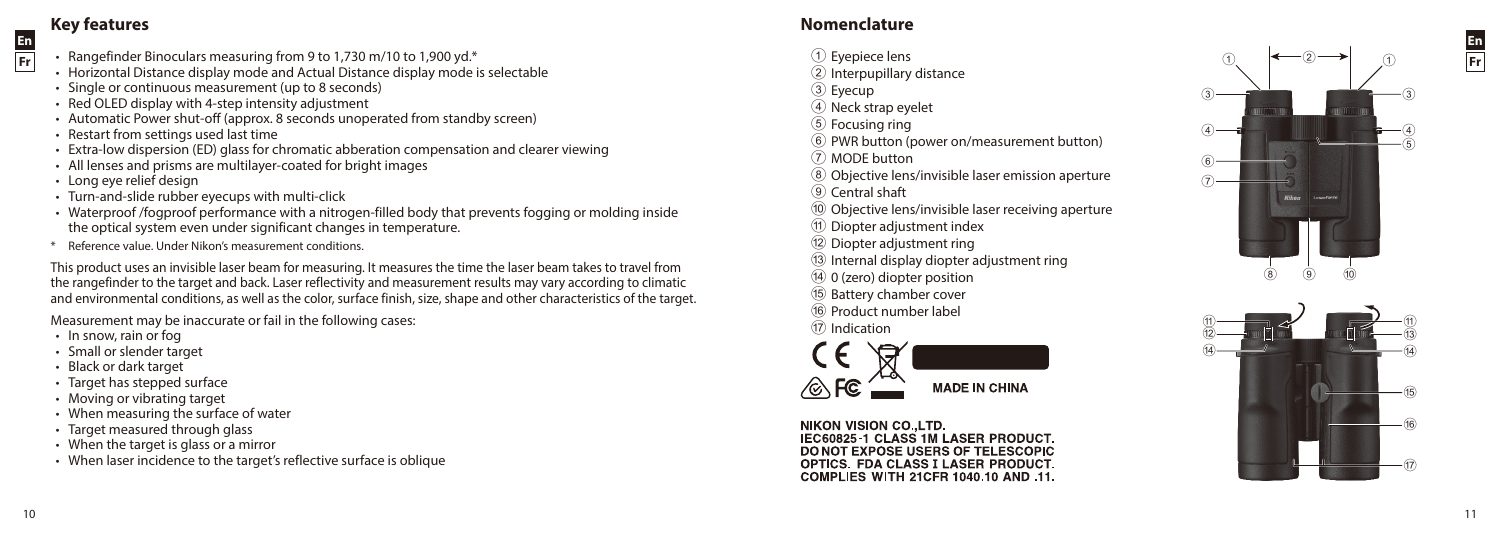# **Internal display**

#### 1 Battery condition

**En Fr**

- 2 Laser irradiation mark: Displayed when the laser is being emitted. Do not look into the product from the objective lens side while this is displayed. 3 Horizontal distance mode
- (4) Target mark
- 5 Unit of measure (M: meter/Y: yard)
- $\overline{6}$  Distance
- \* The internal display of this product is enlarged by the eyepieces. Although you may see dust that has entered, it does not effect the accuracy of measurement.



# **Preparation**

#### **Type of battery**

3V CR2 lithium battery x1

#### **Inserting/replacing the battery**

- 1. Open the battery chamber cover.
	- Rotate the battery chamber cover counterclockwise with an object such as a coin to open it.
- 2. Insert the battery.
	- To replace the battery, take out the old battery before inserting a new one.
	- • Follow the battery insertion mark inside the battery chamber to insert the + and ends of the battery in the correct orientation (insert so that the - end faces up).
- 3. Attach the battery chamber cover.
	- Rotate the battery chamber cover clockwise with an object such as a coin and secure it firmly.
	- • When attaching the battery chamber cover, securely screw it all the way and check that it is secured.
- \* The battery chamber cover may be difficult to rotate because this product uses a rubber seal to maintain its waterproof capabilities.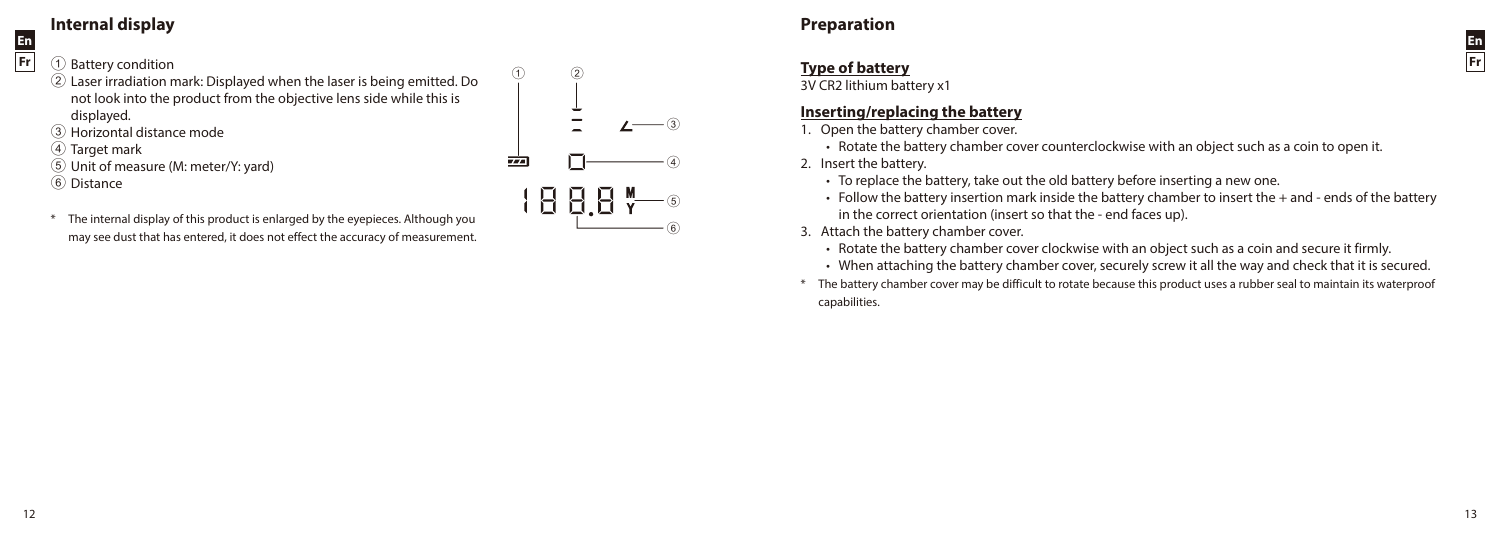#### **Battery condition**

**En Fr**

| Display                                                        |                                                                    | Description                                           |  |
|----------------------------------------------------------------|--------------------------------------------------------------------|-------------------------------------------------------|--|
| After power on, displays for 2 seconds only.<br>$\overline{1}$ |                                                                    | Sufficient power available.                           |  |
| 罒                                                              | After power on, displays for 2 seconds only.                       | Power getting low.<br>Prepare to replace the battery. |  |
|                                                                | Displayed normally                                                 | Low. Battery should be replaced with a new one.       |  |
|                                                                | <b>Blinks</b><br>After blinking 3 times, automatically powers off. | The battery is empty.<br>Replace the battery.         |  |

# **Battery life**

Approx. 4,000 times (at approx. 20°C/68°F)

Use this number of measurements as a reference because it changes depending on the environment such as temperature and other factors.

- \* The battery supplied with this product is for operation checking. Due to natural electrical discharge, the life of this battery will likely be shorter than that noted above.
- \* If water enters the battery chamber due to submersion, dry the battery chamber well, then replace the battery.

# **Adjusting the eyecups**

- • For eyeglass wearers, use fully retracted. If your view is secured, you can also use the two intermediate click stops.
- • For non-eyeglass wearers, use fully extended. If your view is secured, you can also use the two intermediate click stops.
- \* For directions in which to turn the eyecups, please refer to the image on page 11.

# **Adjusting interpupillary distance**

While looking at a subject through the eyepieces, gently rotate the product body until the two images of the subject become one as in (**A**).

\* Take care not to get your fingers pinched when adjusting the interpupillary distance.

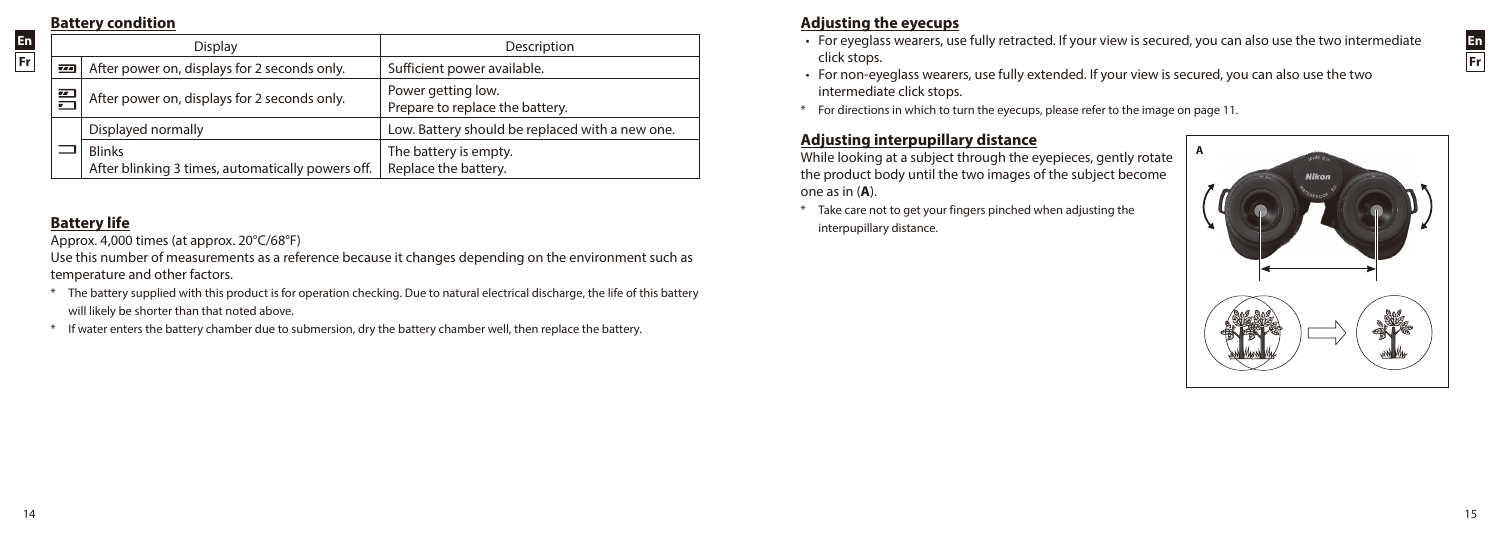# **Adjusting the focus of the internal display and diopter difference**

- 1. Press the PWR button to turn on the power.
	- The internal display is displayed.
- 2. Look in only with your right eye, rotate the internal display diopter adjustment ring, and adjust the focus of the internal display.
- 3. Designate a target.
	- You can correctly focus by adjusting each eye with respect to the same target.
- 4. Look in only with your right eye, rotate the focusing ring, and adjust the focus of your right eye.
- 5. Look in only with your left eye, rotate the diopter adjustment ring, and adjust the focus of your left eye.
	- • Correct the difference (diopter difference) in vision between the left and right.
- 6. Look in with both eyes and check if the focus is correct.
- 7. When you view a different subject, adjust the focusing ring until you obtain a sharp image.

# **Mode settings**

You can change the settings of each mode. The details of each mode and the settings at the time of purchase (factory default settings) are explained below. If you do not need to change the settings, proceed to "Measurement" (page 20).

| Mode                               | <b>Details</b>                                                                                                               | Factory default setting        |
|------------------------------------|------------------------------------------------------------------------------------------------------------------------------|--------------------------------|
| Internal display<br>luminance (IL) | Adjust the brightness of the internal display. IL1 is the<br>darkest, while IL4 is the brightest.                            | IL <sub>4</sub>                |
| Distance display<br>unit $(F1)$    | Select yards (Y) or meters (M) for the units of the<br>measurement results.                                                  | Yard (Y)                       |
| Measurement<br>display mode (F2)   | Select horizontal distance ( $\angle$ ) or actual distance ( $\angle$<br>hidden) for the display of the measurement results. | Horizontal distance $(\angle)$ |

**En Fr**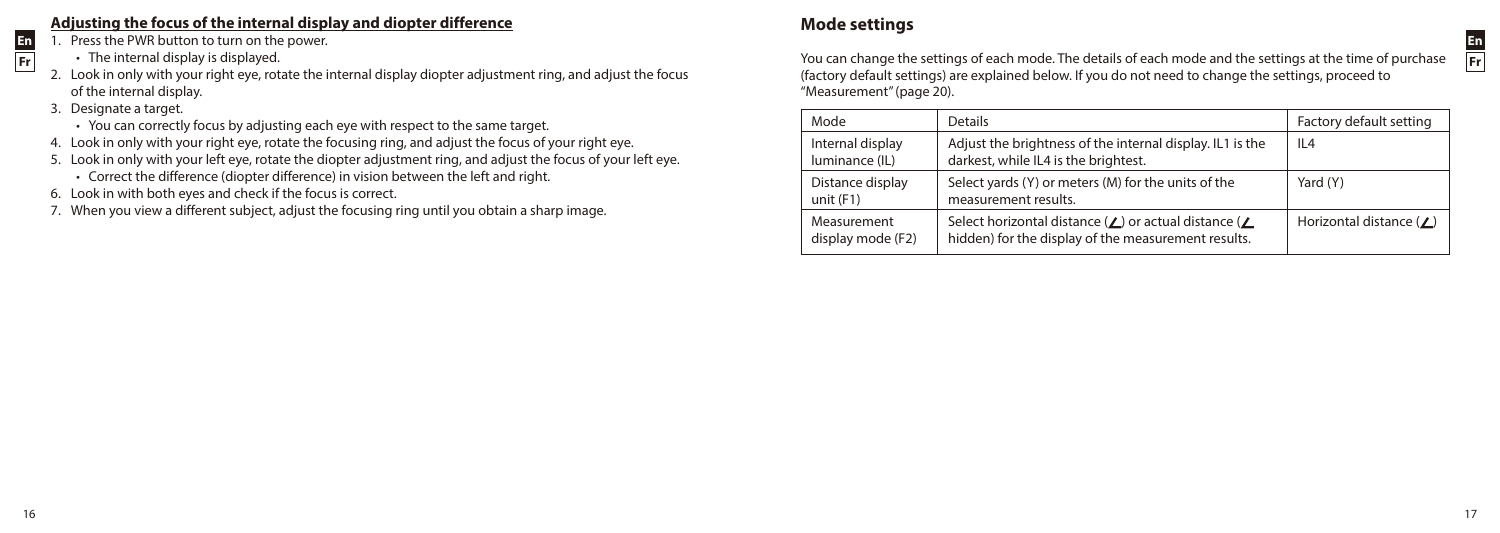# **Changing the settings**

1. Turn on the power.

**En Fr**

- 2. Press and hold the MODE button to be able to change the settings.
- 3. Perform the operations below to switch the mode or settings.
	- Pressing the MODE button: Switches the mode.
	- Pressing the PWR button: Switches the setting of the displayed mode.
- \* If you press and hold the MODE button or if you do not operate the button for about 8 seconds, the product returns to standby.
- \* Operating the MODE button
	- There are two ways to press the MODE button. Operate the button while following the descriptions in this manual.
	- • "Press and hold" means to continue pressing the button for 1.5 seconds or longer.
	- "Press" means to press the button quickly (less than 1.5 seconds).

# **Outline for operating the mode settings**



- While operating the mode settings, if you press and hold the MODE button or if you do not operate the button for about 8 seconds, the product returns to standby.
- When you change the setting of a mode, that setting will be displayed first the next time you select that mode.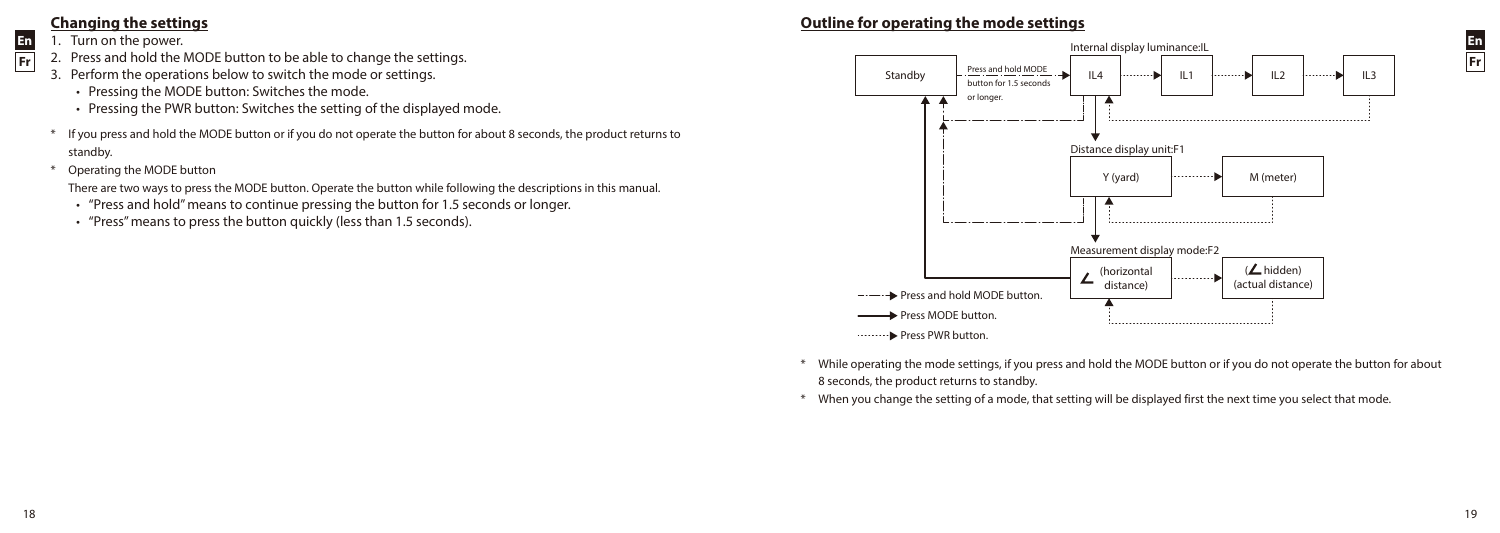# **Measurement**

**En Fr**

Caution — Controls, adjustments or usage of procedures other than those specified herein may produce negative effects or damage to your health due to laser radiation.

#### **1. Turn on the power.**

• Press the PWR button to turn on the power.

• If you do not operate the button for about 8 seconds, the power turns off automatically.

 $\bar{\Xi}$  $\overline{ }$  $\overline{\mathbf{z} \mathbf{z}}$  $\Box$ 188.8%

Immediately after power-on

# **2. Aim at the target.**

Position the target mark on the target whose distance you want to measure.



# **3. Press the PWR button to measure.**

• After measurement, the result is displayed for approx. 8 seconds, then power automatically turns off.

• Press the PWR button while the power is on to measure again.



Example of the measurement result display

Example of measurement failure

#### **\* Continuous measurement function**

Press and hold the PWR button to start continuous measurement up to approx. 8 seconds. During measurement, the measured result is displayed consecutively while the laser irradiation mark is blinking. If you release your finger from the button, continuous measurement stops.

# **Items supplied**

- 
- Evepiece cap  $\times 1$  Objective lens cap  $\times 2$  Soft case  $\times 1$
- Neck strap  $\times$ 1 Lithium battery (CR2)  $\times$ 1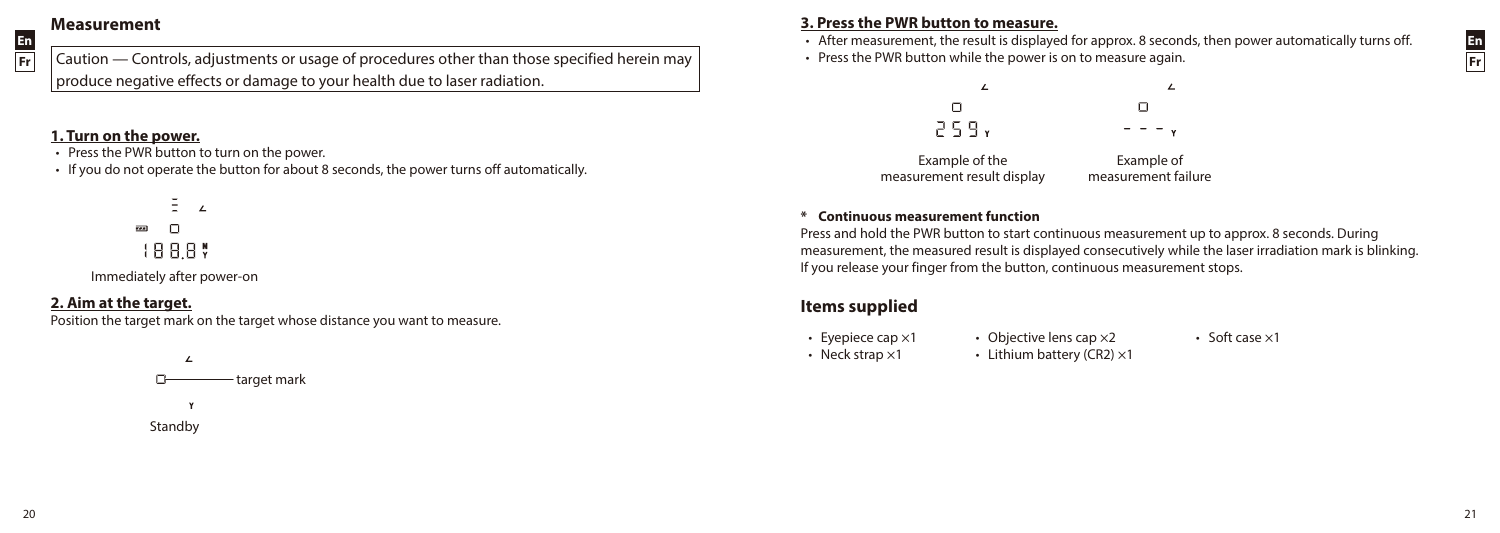# **Neckstrap and caps during observation**

# **Neck Strap**

**En Fr**

Attach the neckstrap as illustrated (**B**), paying special attention to avoid twisting the strap.



# **Flipdown objective lens caps**

Attach the objective lens caps so that they hang downward when opened as illustrated (**C**). They are attached correctly if the double-sectioned part (slit) is on the left when viewed from the eyepiece lens side. (They are attached correctly at the time of purchase.) When observing, you can hang the caps downward from the product as illustrated (**D**).



# **Eyepiece cap**

There are two ways you can position the eyepiece cap as you observe your subject.

- Remove the evepiece cap from the evepieces and allow it to hang from the neckstrap.
- Remove the eyepiece cap from the eyepieces, then detach the right strap from the cap and allow it to hang from the left neckstrap (**D**).



- Attaching:  $c \rightarrow b \rightarrow a$
- Detaching:  $a \rightarrow b \rightarrow c$



**D**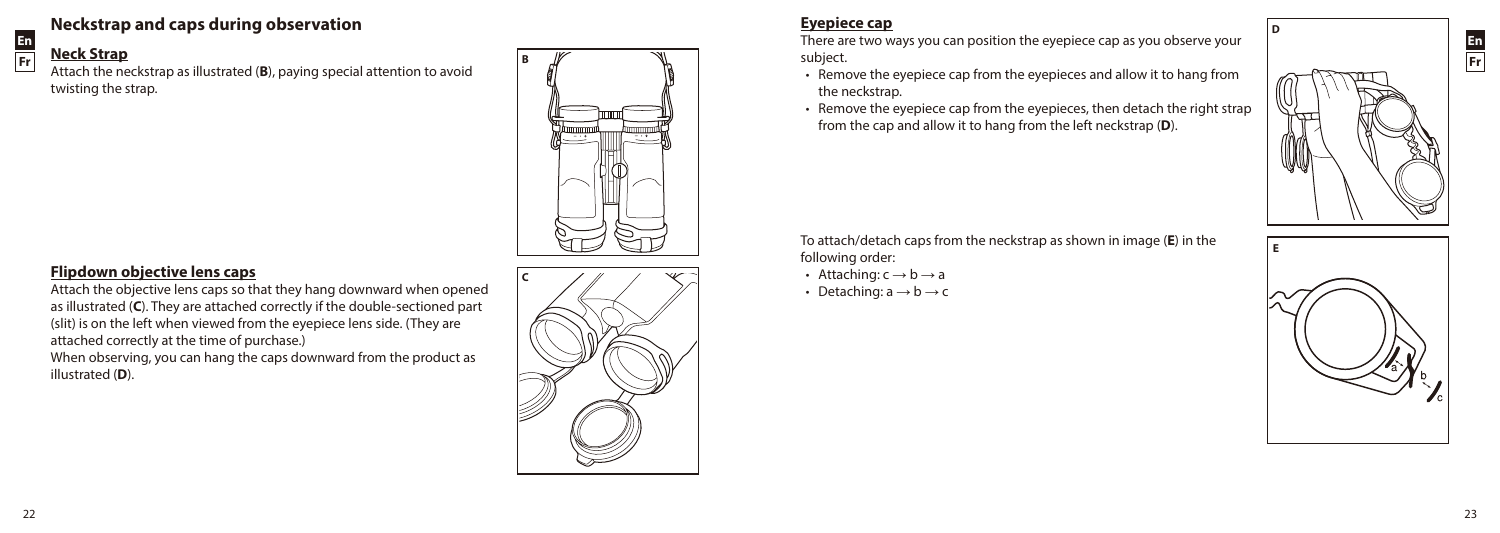# **Specifications**

**En Fr**

| Measurement system                             |                                          |
|------------------------------------------------|------------------------------------------|
| Measurement range (actual distance)*           | 9-1,730 m/10-1,900 yd.                   |
| Maximum measurement distance<br>(reflective)*  | 1,730 m/1,900 yd.                        |
| Maximum measurement distance (tree)*           | 1,280 m/1,400 yd.                        |
| Maximum measurement distance (deer)*           | 1,000 m/1,100 yd.                        |
| Distance display (increment)                   | every 0.1 m/yd. (shorter than 100 m/yd.) |
|                                                | every 1 m/yd. (100 m/yd. and over)       |
| Optical system                                 |                                          |
| Magnification $(x)$                            | 10                                       |
| Effective diameter of objective lens (mm)      | 42                                       |
| Angular field of view (real) (°)               | 6.1                                      |
| Angular field of view (apparent) (°)**         | 56.1                                     |
| Field of view at 1,000m/yd. (m/ft)             | 107/320                                  |
| Exit pupil (mm)                                | 4.2                                      |
| <b>Brightness</b>                              | 17.6                                     |
| Eye relief (mm)                                | 15.5                                     |
| Close focusing distance (m/ft)                 | 7.0/23.0                                 |
| Interpupillary distance adjustment<br>(mm/in.) | 58-72/2.3-2.8                            |
| Diopter adjustment (internal display)          | $±4m-1$                                  |
|                                                |                                          |

| Others                                        |                                                                                                           |  |
|-----------------------------------------------|-----------------------------------------------------------------------------------------------------------|--|
| Operating temperature (°C/°F)                 | $-20 - +60/-4 - +140$ (Mechanically)<br>$-10$ - +50/+14 - +122 (Electrically)                             |  |
| Operating humidity (%RH)                      | 80 or less (without dew condensation)                                                                     |  |
| Power source                                  | CR2 lithium battery x 1 (DC 3V)<br>Automatic power shut-off (after approx. 8 sec. unoperated)             |  |
| Dimensions ( $H \times W \times D$ ) (mm/in.) | $148 \times 131 \times 71/5.8 \times 5.2 \times 2.8$                                                      |  |
| Weight (g/oz)                                 | Approx. 875/30.9 (without battery)                                                                        |  |
| Structure                                     | Waterproof - JIS/IEC protection class 7 (IPX7) equivalent<br>(under Nikon's testing conditions), fogproof |  |
| Electromagnetic compatibility                 | FCC Part15 SubPartB class B, EU:EMC directive, AS/NZS                                                     |  |
| Fnvironment                                   | RoHS, WEEE                                                                                                |  |
| Laser                                         |                                                                                                           |  |
| Laser classification                          | IEC60825-1: Class 1M/Laser Product<br>FDA/21 CFR Part 1040.10: Class I Laser Product                      |  |
| Wavelength (nm)                               | 905                                                                                                       |  |
| Pulse duration (ns)                           | 20                                                                                                        |  |
| Output (W)                                    | 10                                                                                                        |  |
| Beam divergence (mrad)                        | Vertical: 0.062, Horizontal: 1.46                                                                         |  |

\* Reference value. Under Nikon's measurement conditions.

\*\* The number calculated by the formula [tan ω' = Γ x tanω ]: Apparent field of view: 2ω', Magnification: Γ , Real field of view: 2ω

The specifications of the product may not be achieved depending on the target object's shape, surface texture and nature, and/or weather conditions.

24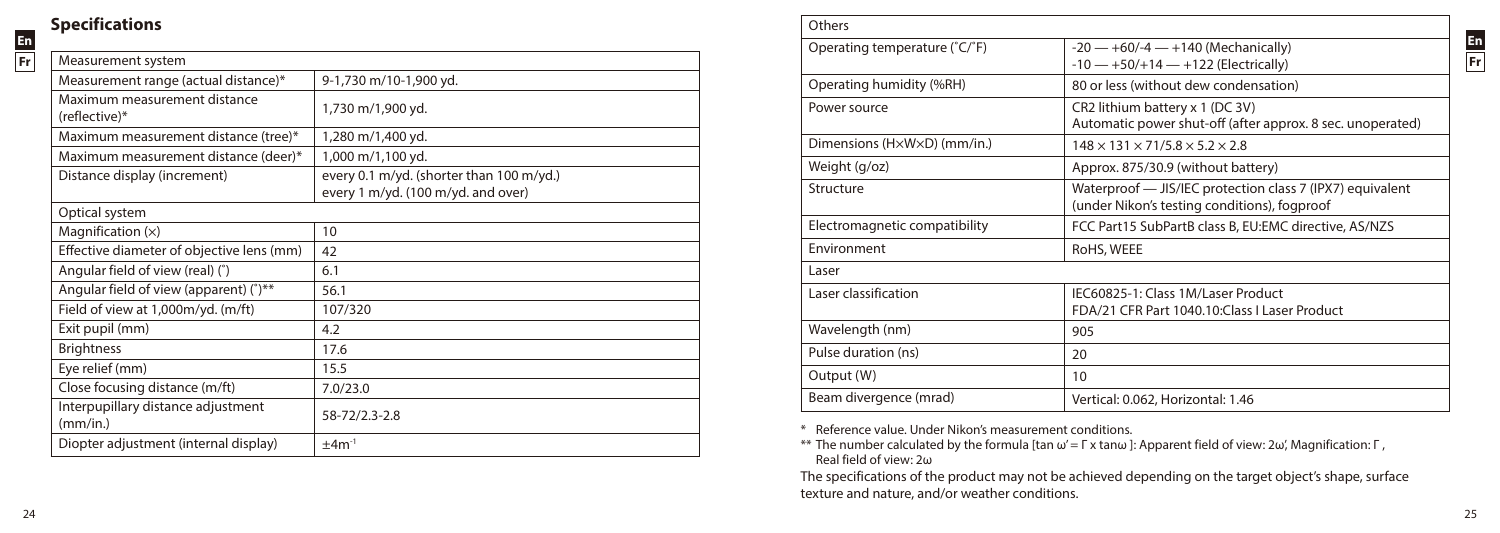# **Waterproof models**



This product has a JIS/IEC protection class 7 (IPX7) equivalent (under Nikon's testing conditions) waterproof structure.

# **The product offers the following advantages**

- • Can be used in conditions of high humidity, dust and rain without risk of damage to internal functions.
- Nitrogen-filled design makes them resistant to condensation and mold.

# **Observe the following when using the product**

- • As the unit does not have a perfectly sealed structure, it should not be operated nor held in running water.
- If any moisture is found on movable parts of the unit, stop using it and wipe it off.

# **Cleaning lens**

When using an aerosol-type lens cleaner to clean the objective lenses, carefully clean them by holding the can upright at least 30 cm (11.8 in.) from the lens surface while moving the can to avoid focusing the vaporized liquid gas on one point.

# **Troubleshooting/Repair**

**En Fr**

If this product fails to function as expected, check the list before consulting your local dealer or the store where you purchased it.

# $\blacksquare$  If there is a problem with the product.

| Problem                                                                            | Cause/Solution                                                                                                                                                                                                                                         |
|------------------------------------------------------------------------------------|--------------------------------------------------------------------------------------------------------------------------------------------------------------------------------------------------------------------------------------------------------|
| Does not turn on                                                                   | • Press PWR button<br>• Check battery insertion<br>Replace the battery with a new one<br>۰<br>• Check the brightness of the internal display, and adjust it as necessary.<br>Cover the objective lens so that checking the internal display is easier. |
| • Unable to measure<br>• Anomalous result                                          | • Confirm setting<br>• Confirm if it can measure a large target close to you (example: a<br>building approx. 15m/yd. ahead of you)<br>• Clean the lens surface if necessary                                                                            |
| • Cannot see the<br>internal display<br>• Difficult to see the<br>internal display | Check the brightness of the internal display, and adjust it as necessary.<br>$\bullet$<br>Cover the objective lens so that checking the internal display is easier.                                                                                    |

 $\blacksquare$  If you require a repair, please contact your local dealer or the store where you purchased the product. Do not repair or disassemble. It may result in a serious incident.

Please note that Nikon is not responsible for any direct or indirect damage if the user attempts repair or disassembly.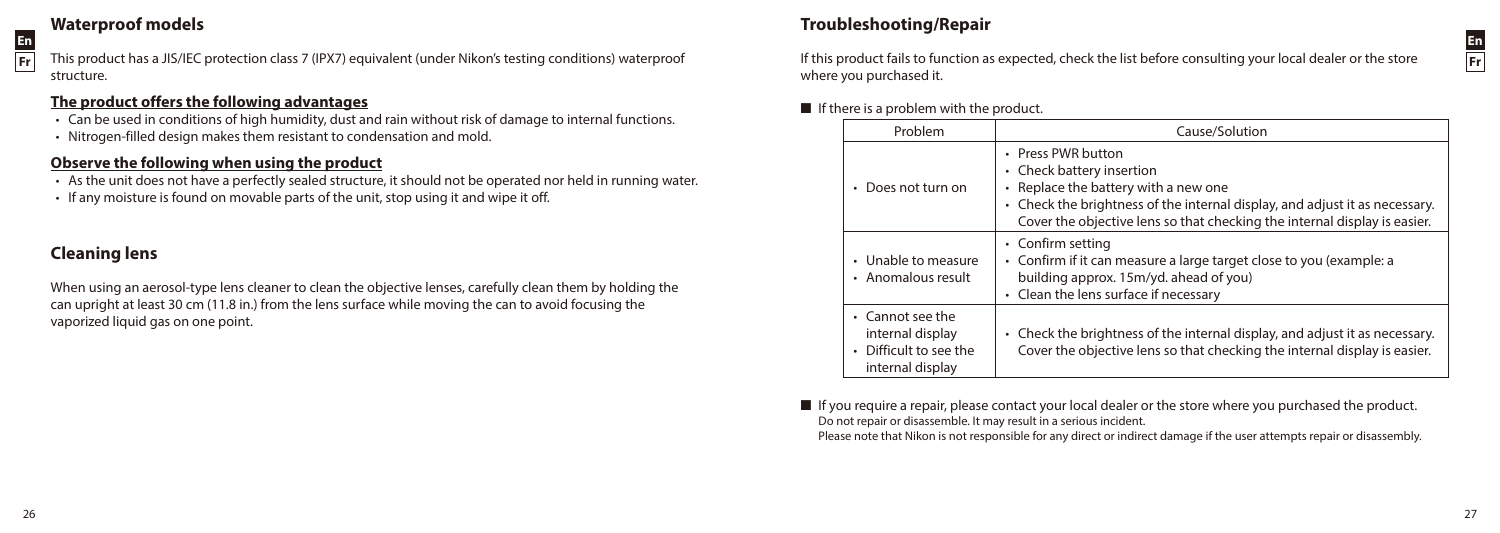#### **Table des matières**

| PRÉCAUTIONS DE SÉCURITÉ ET D'EMPLOI30-33 |  |
|------------------------------------------|--|
|                                          |  |
|                                          |  |
|                                          |  |
|                                          |  |
|                                          |  |
|                                          |  |
|                                          |  |
|                                          |  |

| Bandoulière et capuchons d'objectif pendant |  |
|---------------------------------------------|--|
|                                             |  |
|                                             |  |
|                                             |  |
|                                             |  |
|                                             |  |

# **Introduction**

Merci d'avoir choisi les jumelles télémétriques Nikon LaserForce.

Avant d'utiliser ce produit, veuillez lire soigneusement les instructions de ce manuel pour en garantir une utilisation correcte. A la fin de votre lecture, gardez ce manuel à portée de main pour pouvoir vous y référer si nécessaire.

#### l **À propos du manuel**

- • Aucune section du manuel de ce produit ne peut être reproduite, transmise, transcrite ou enregistrée dans un système d'enregistrement, ou traduite dans une autre langue, sous quelque forme que ce soit, sans l'autorisation écrite préalable de Nikon.
- • Nikon ne saurait être tenu responsable des erreurs éventuelles présentes dans le manuel.
- • L'apparence, les spécifications et les capacités de ce produit sont sujets à modifications sans avertissement.

#### l **À propos des contrôles d'interférences radio**

- • Cet appareil est conforme à la Partie 15 des Règles FCC. L'utilisation de cet appareil est soumise aux conditions suivantes : (1) Cet appareil ne doit pas provoquer des brouillages nuisibles et
- (2) Cet appareil doit s'accommoder des brouillages auxquels il est soumis, y compris les brouillages qui peuvent provoquer des anomalies de fonctionnement.
- • Après essais, les caractéristiques de cet appareil ont été jugées comme entrant dans les limites des dispositifs numériques de la classe B, telles que décrites à la Partie 15 des Règles FCC et de la directive EMC de l'UE. Ces limites ont été fixées dans le but d'apporter une protection raisonnable contre les brouillages des appareils domestiques. Cet appareil produit, utilise et peut émettre des fréquences radioélectriques et, s'il n'est pas installé et utilisé conformément aux instructions, il risque de perturber les radiocommunications. Toutefois, il peut arriver qu'un brouillage se produise en raison des conditions particulières d'installation. Si cet appareil perturbe la réception des émissions de radio ou de télévision (ce qu'on peut contrôler en l'éteignant et en l'allumant), l'utilisateur est alors invité à prendre les mesures correctives suivantes :
- Modifier l'orientation de l'antenne de réception ou changer son emplacement.
- • Augmenter la distance séparant l'appareil du récepteur de radio ou de télévision.
- • Demander de l'aide au revendeur ou à un technicien radio/télé expérimenté.

Cet appareil numérique de la classe B est conforme à la norme canadienne relative aux équipements susceptibles de provoquer des brouillages.

#### l **À propos des résultats de mesure**

Ces jumelles télémétriques sont un appareil d'entrée de gamme. Les mesures obtenues à l'aide de celui-ci ne peuvent pas être utilisées comme preuve officielle.

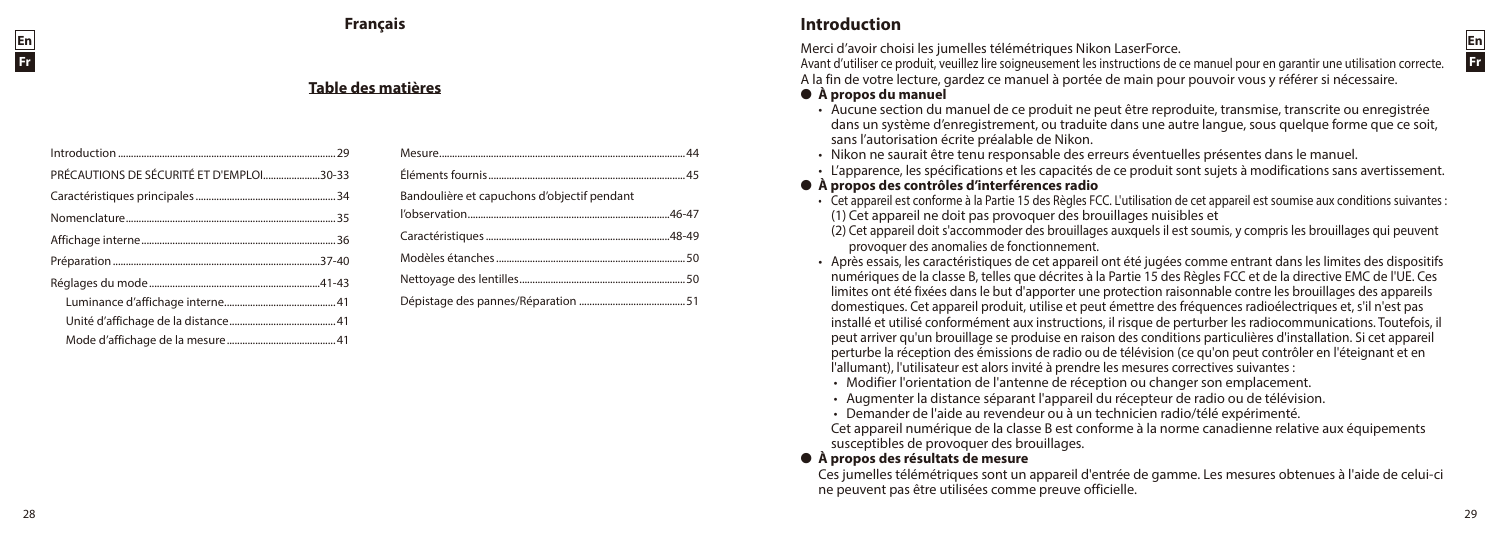# **PRÉCAUTIONS DE SÉCURITÉ ET D'EMPLOI**



**En Fr**

**Pour une utilisation en toute sécurité de votre appareil et pour éviter tout risque d'accident ou de dommages à vos biens ou à ceux des autres, veuillez respecter à la lettre les instructions figurant dans ce manuel. Afin d'utiliser correctement l'appareil, vérifiez que vous comprenez l'intégralité du contenu du manuel.**

# **ATTENTION**

**En Fr**

> Avertit du fait qu'un emploi incorrect, en ignorant les points ci-dessous, peut entraîner la mort ou de graves blessures.

# **PRÉCAUTION**

Avertit du fait qu'un emploi incorrect, en ignorant les points ci-dessous, peut entraîner des blessures ou des dommages au niveau du matériel.

# **PRÉCAUTIONS DE SÉCURITÉ (Laser)**

Ce produit utilise un faisceau laser invisible. Veillez à respecter ce qui suit :

# **ATTENTION**

- • N'appuyez pas sur le bouton PWR tout en regardant dans l'ouverture d'émission du faisceau laser. Vous pourriez endommager votre vue.
- Ne visez pas les yeux.
- Ne pointez pas le faisceau laser vers d'autres personnes.
- • Ne regardez pas les faisceaux laser avec d'autres instruments optiques, comme un objectif ou des jumelles. Vous pourriez endommager votre vue.
- • Si vous n'effectuez pas de mesures, ne placez pas vos doigts à proximité du bouton PWR, afin d'éviter d'allumer le faisceau laser par inadvertance.
- • Si vous prévoyez de ne pas utiliser l'appareil pendant une longue période de temps, retirez la pile.
- • Ne pas démonter, modifier ou réparer le produit. L'émission du faisceau laser pourrait être nocive pour votre santé. Si le produit est démonté, modifié ou réparé, il ne sera plus couvert par la garantie du fabricant. Les réparations doivent être effectuées par un représentant du service Nikon agréé.
- • Si le boîtier du produit est endommagé ou s'il émet un bruit étrange en raison d'une chute ou d'une autre cause, arrêtez immédiatement de l'utiliser et retirez la pile.
- Ne laissez pas le produit à la portée des enfants.

# **PRÉCAUTIONS DE SÉCURITÉ (Jumelles)**

Le système optique de ce produit comporte des jumelles destinées à viser une cible. Veillez à respecter ce qui suit :

# **ATTENTION**

# **Ne regardez jamais directement le soleil à l'aide de ce produit.**

Le fait de regarder directement le soleil, une lumière intense ou des faisceaux laser peut gravement endommager votre vue, voire vous rendre aveugle.

# **PRÉCAUTION**

- • Ne laissez pas le sachet en plastique utilisé pour emballer ce produit à la portée des enfants. Ce sachet pourrait bloquer leur bouche et leur nez, et ils risqueraient de s'étouffer.
- • Lorsque vous réglez la distance interpupillaire ou la dioptrie, veillez à ne pas vous pincer les doigts. Faites très attention si vous laissez de jeunes enfants utiliser le produit.
- • Veillez à ce que les enfants n'avalent pas par inadvertance les capuchons, les œilletons, etc. Si cela venait à se produire, consultez immédiatement un médecin.
- • Lorsque vous n'utilisez pas ce produit, ne le laissez pas sous tension.
- Lorsque vous transportez ce produit, rangez-le dans son étui.
- • Si ce produit ne fonctionne pas correctement pour quelque raison que ce soit, cessez immédiatement de l'utiliser et consultez un représentant du service Nikon agréé.
- • Ne laissez pas ce produit dans un endroit instable. Il pourrait tomber et provoquer des blessures.
- • N'utilisez pas l'appareil en marchant. Vous pourriez trébucher sur quelque chose ou tomber et vous blesser.
- • Ne faites pas balancer ce produit par la bandoulière. Vous pourriez heurter d'autres personnes et provoquer des blessures.
- • Si vous utilisez ou stockez les parties en caoutchouc de ce produit (telles que les œilletons), l'étui ou la bandoulière pendant une longue période de temps, ces éléments peuvent se détériorer. Le caoutchouc détérioré peut se coller sur vos vêtements et causer des taches. Vérifiez leur état avant toute utilisation et, si vous constatez une détérioration, consultez un représentant du service Nikon agréé.
- L'utilisation des œilletons pendant une longue période de temps peut provoquer une inflammation cutanée. Si vous constatez ce type de symptômes, cessez l'utilisation et consultez immédiatement un médecin.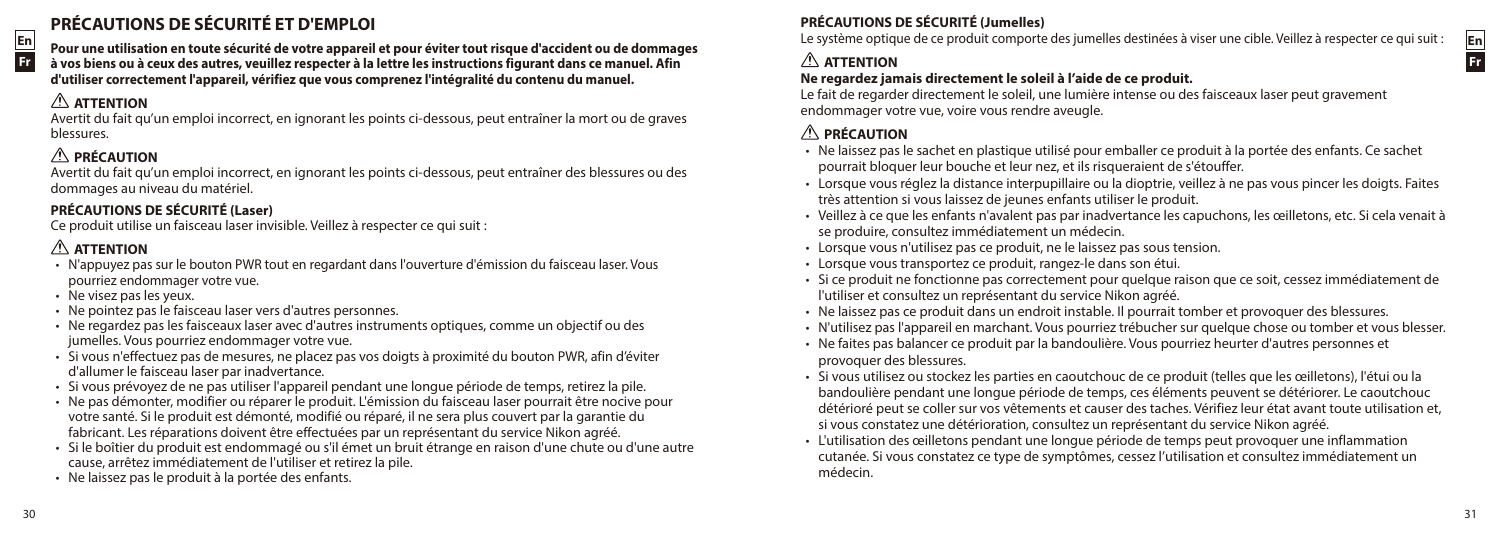#### **PRÉCAUTIONS (pile au lithium)**

Si elle n'est pas utilisée convenablement, la pile au lithium peut se casser ou fuir, provoquant la corrosion de

# l'appareil et des taches sur les mains ou les vêtements.

#### Veillez à respecter ce qui suit :

- Installez la pile de manière à ce que les pôles + et soient correctement positionnés.
- • Retirez la pile lorsqu'elle est déchargée ou si vous prévoyez de ne pas utiliser l'appareil pendant une longue période de temps.
- • N'exposez pas la pile aux flammes ou à l'eau. Ne démontez jamais la pile.
- • Ne rechargez pas la pile au lithium.
- Ne court-circuitez pas les contacts du compartiment à pile.
- • Ne transportez pas la pile avec des clefs ou des pièces dans une poche ou un sac. Cela pourrait causer un court-circuit au niveau de la pile et entraîner une surchauffe.
- • Si du liquide provenant de la pile au lithium venait à entrer en contact avec un vêtement ou la peau, rincez immédiatement à l'eau claire. S'il entre en contact avec les yeux ou la bouche, rincez à l'eau claire et consultez immédiatement un médecin.
- • Lorsque vous jetez la pile au lithium, conformez-vous aux lois de recyclage locales.

#### **PRÉCAUTIONS D'EMPLOI MANIPULATION ET CONTRÔLES**

- • N'ouvrez pas le boîtier au-delà de la limite indiquée. De même, ne faites pas tourner les parties rotatives des bagues de réglage au-delà de leurs limites.
- Ne soumettez pas ce produit à un choc physique.
- • Si vous soumettez accidentellement le produit à un choc physique fort ou si vous le faites tomber et que vous pensez qu'il ne fonctionne plus correctement, consultez immédiatement votre revendeur local ou un représentant Nikon agréé.
- • N'utilisez pas le produit sous l'eau.
- • Si des gouttes de pluie, de l'eau, du sable ou de la boue maculent le produit, essuyez-le dès que possible à l'aide d'un chiffon doux et propre.
- • Lorsque ce produit est exposé à des changements de température brutaux (s'il est déplacé rapidement d'un endroit froid à une pièce chauffée ou vice versa), de la condensation peut se former sur la surface des lentilles. N'utilisez pas le produit tant que la condensation n'a pas disparu.
- • Ne laissez pas le produit exposé directement aux rayons du soleil. Les rayons UV et la chaleur excessive peuvent affecter son fonctionnement de façon négative.

#### **SOINS ET ENTRETIEN LENTILLES**

- 
- · Servez-vous d'un pinceau doux non huileux pour dépoussiérer la surface des lentilles.<br>· Pour éliminer les taches ou les salissures (traces de doigts, etc.) de la surface des lentilles, essuyez-les doucement avec un chiff propre. Utilisez une petite quantité d'alcool pur (éthanol) ou un nettoyant pour lentilles (disponible en magasin) et nettoyez la lentille du centre vers l'extérieur en un mouvement circulaire. N'utilisez aucun matériau dur, car cela pourrait rayer la surface de la lentille.

- **BOÎTIER PRINCIPAL**<br>• Utilisez une brosse douce pour nettover la poussière qui s'est accumulée dans les parties rotatives des baques de réglage, etc.
- Après avoir éliminé doucement la poussière avec un soufflet\*, nettoyez la surface du boîtier avec un chiffon doux et propre.<br>Après avoir éliminé doucement la poussière avec un soufflet\*, nettoyez la surface du boîtier avec propre, puis essuyez-le avec un chiffon sec. N'utilisez pas de benzène, de diluant ou tout autre produit contenant des solvants organiques. \* Un outil de nettoyage en caoutchouc qui souffle de l'air par une petite buse.

# **STOCKAGE**

- En cas de forte humidité, de la condensation ou de la moisissure peuvent se former sur la surface des lentilles. Il est donc conseillé de ranger le produit dans un endroit frais et sec. Après une utilisation un jour de pluie ou pendant la nuit, laissez-le sécher entièrement à température ambiante avant de le ranger dans un endroit frais et sec.
- · Pour le stockage de longue durée, rangez ce produit dans un sac en plastique ou un récipient hermétique avec un produit déshydratant. Si ce n'est pas possible, rangez-le dans un endroit propre et bien aéré, séparément de l'étui, car il est sensible aux moisissures.
- • Ne laissez pas le produit dans une voiture par temps chaud ou ensoleillé, ou près d'un appareil produisant de la chaleur.

# **Fr Symbole pour la collecte sélective applicable aux pays européens**

- Ce symbole indique que cette pile doit être collectée séparément.  $\overline{\nabla}$ 
	- Les mesures suivantes concernent uniquement les utilisateurs européens.
	- • Cette pile doit être jetée séparément dans un point de collecte approprié. Ne la jetez pas dans une poubelle réservée aux ordures ménagères.
- ↿⇘ • Pour plus d'informations, contactez le détaillant ou les autorités locales responsables de la gestion des ordures.

#### **Fr Symbole pour la collecte sélective applicable aux pays européens**

- Ce symbole indique que ce produit doit être collecté séparément.  $\sim$ 
	- Les mesures suivantes concernent uniquement les utilisateurs européens.
	- • Ce produit doit être jeté séparément dans un point de collecte approprié. Ne le jetez pas dans une poubelle réservée aux ordures ménagères.
	- • Pour plus d'informations, contactez le détaillant ou les autorités locales responsables de la gestion des ordures.

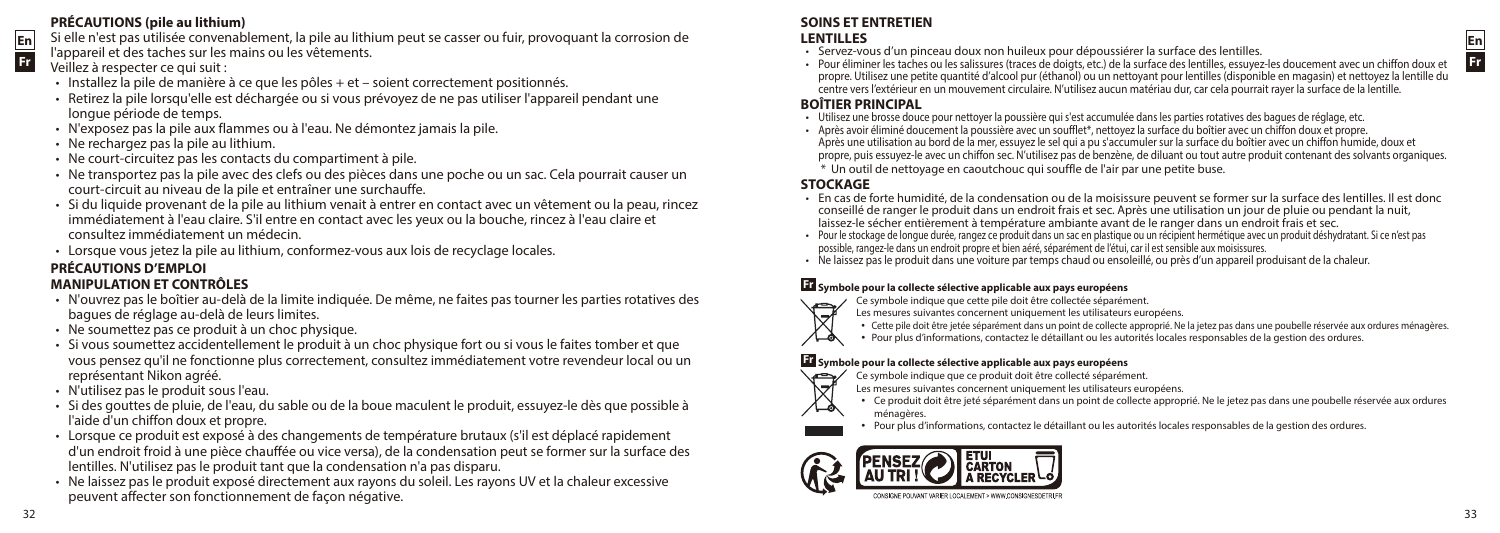# **En**

**Fr**

# **Caractéristiques principales**

- Jumelles télémétriques pouvant effectuer des mesures de 9 à 1730 m/10 à 1900 vd.\*
- Possibilité de choisir entre le mode d'affichage Distance horizontale et Distance réelle
- Mesure unique ou continue (jusqu'à 8 secondes)
- Affichage OLED rouge avec réglage de l'intensité à 4 niveaux
- Arrêt automatique (après environ 8 secondes de non-utilisation)
- • Redémarrage avec les réglages de la dernière utilisation
- • Verre très peu dispersif (ED) pour la compensation d'aberration chromatique et une vision plus claire
- Toutes les lentilles et tous les prismes sont multicouches, pour des images lumineuses
- • Conception à dégagement oculaire long
- Œilletons en caoutchouc à tourner/coulisser avec multi-clic
- • Système résistant à l'eau/anti-buée avec un boîtier rempli d'azote qui empêche la formation de buée ou de moisissure à l'intérieur du système optique, même en cas de changements importants de température.
- \* Valeur de référence. Conformément aux conditions de mesure de Nikon.

Ce produit utilise un faisceau laser invisible pour les mesures. Il mesure le temps qu'il faut au faisceau laser pour aller et revenir du télémètre à la cible. La réflectivité du laser et les résultats de mesure dépendent des conditions climatiques et environnementales, ainsi que de la couleur, de la finition de surface, de la taille, de la forme et d'autres caractéristiques de la cible.

Les mesures peuvent être imprécises ou peuvent échouer dans les cas suivants :

- Temps de neige, pluie ou brouillard
- • Cible petite ou mince
- • Cible noire ou sombre
- • La cible a une surface étagée
- • La cible bouge ou vibre
- • La cible est un plan d'eau
- • La cible est mesurée à travers une surface en verre
- • La cible est en verre ou en miroir
- • L'incidence du laser sur la surface réfléchissante de la cible est oblique

# **Nomenclature**

- 
- 
- 
- 
- 
- 1 Lentille de l'oculaire<br>
2 Distance interpupillaire<br>
3 Œilleton<br>
4 Œillet pour courroie<br>
5 Bague de mise au point<br>
6 Bouton PWR (bouton de mise sous tension/mesure)<br>
7 Bouton MODE<br>
8 Lentille de l'objectif/ouverture d'ém
- 
- faisceau laser invisible
- 
- <sup>(10</sup> Lentille de l'objectif/ouverture de réception du faisceau laser invisible
- a Index de réglage de dioptrie
- 
- $\widehat{D}$  Bague de réglage de dioptrie<br>  $\widehat{D}$  Bague de réglage de dioptrie d'écran interne<br>  $\widehat{D}$  Position de dioptrie 0 (zéro)<br>  $\widehat{D}$  Citquette de numéro de produit<br>  $\widehat{D}$  Indication
- 
- 
- 
- 



NIKON VISION CO. LTD IEC60825-1 CLASS 1M LASER PRODUCT. DONOT EXPOSE USERS OF TELESCOPIC OPTICS. FDA CLASS I LASER PRODUCT. COMPLIES WITH 21CER 1040 10 AND 11



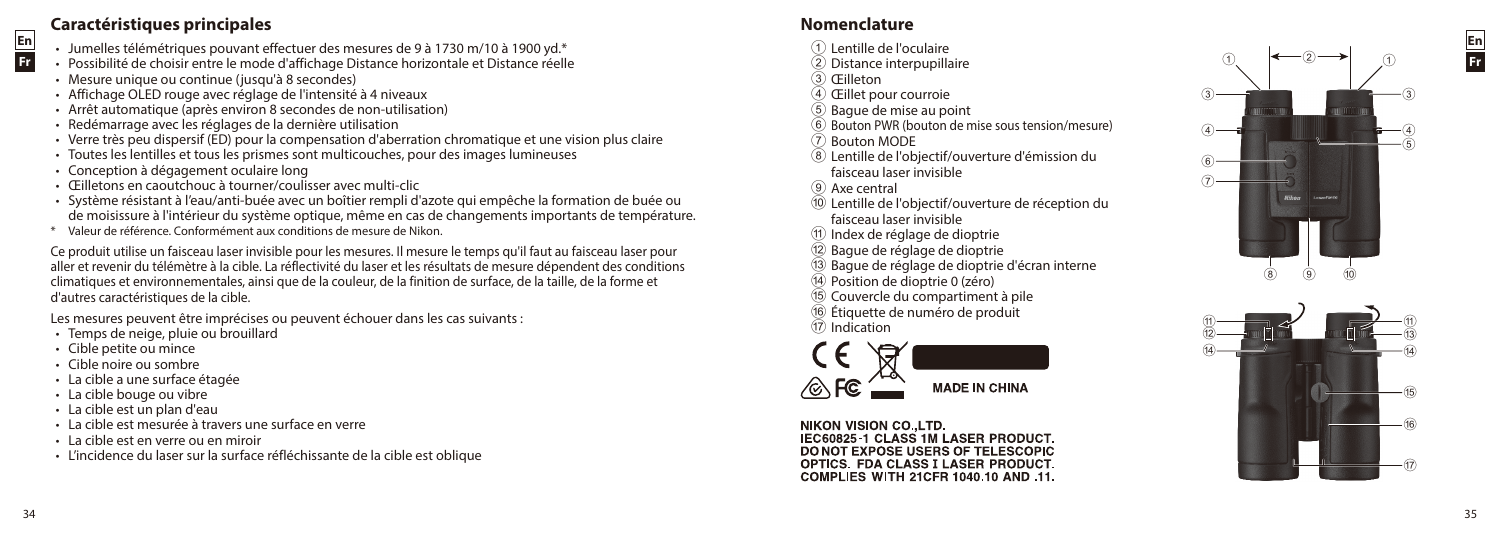# **Affichage interne**

**En Fr**

 État de la pile Symbole d'émission laser : S'affiche lorsque le laser est émis. Lorsque ce symbole s'affiche, ne regardez pas dans le produit du côté de l'objectif. Mode Distance horizontale Symbole de cible Unité de mesure (M : mètre/Y : yard) FEE 6 Distance

 $(1)$   $(2)$ 

1888 Y

3

 $^{\rm (4)}$ 

 $\circleds$ 6

L'affichage interne de ce produit est agrandi par les oculaires. Il se peut que vous voyiez de la poussière ayant pénétré dans le boîtier. Cependant, cela n'affecte en aucun cas la précision de la mesure.

# **Préparation**

# **Type de pile**

Pile au lithium CR2 3V x1

# **Insérer/remplacer la pile**

- 1. Ouvrez le couvercle du compartiment à pile.
	- • À l'aide d'une pièce de monnaie, ouvrez le couvercle du compartiment à pile en le faisant tourner dans le sens inverse des aiguilles d'une montre.

2. Insérez la pile.

- • Avant d'insérer une pile neuve, veillez à retirer l'ancienne pile.
- • Suivez le repère d'insertion de la pile situé à l'intérieur du compartiment à piles et insérez les extrémités + et - de la pile en respectant le sens d'orientation (le côté - doit être tourné vers le haut).
- 3. Remettez le couvercle du compartiment à pile.
	- • À l'aide d'une pièce de monnaie, refermez fermement le couvercle du compartiment à pile en le faisant tourner dans le sens des aiguilles d'une montre.
	- • Lorsque vous remettez le couvercle du compartiment à pile, vissez-le fermement à fond et vérifiez qu'il est bien fixé.
- Il se peut que vous ayez du mal à faire tourner le couvercle du compartiment à pile, car celui-ci est équipé d'un joint d'étanchéité qui en garantit l'étanchéité.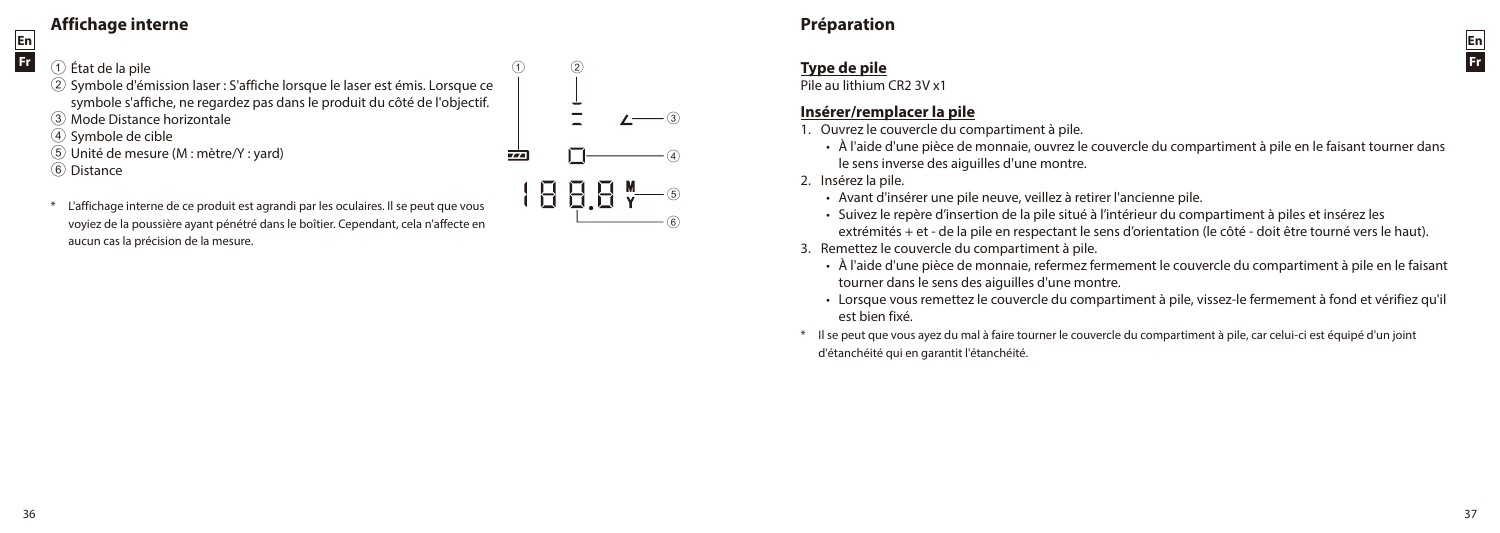# **État de la pile**

**En Fr**

| Affichage          |                                                                      | Description                                                                                 |  |
|--------------------|----------------------------------------------------------------------|---------------------------------------------------------------------------------------------|--|
| 7.7.4              | Ne s'affiche que pendant 2 secondes après la<br>mise sous tension.   | Charge suffisante pour le fonctionnement.                                                   |  |
| $\frac{1}{2}$<br>▭ | Ne s'affiche que pendant 2 secondes après la<br>mise sous tension.   | Le niveau de charge de la pile devient faible.<br>Préparez-vous à devoir remplacer la pile. |  |
|                    | S'affiche en continu.                                                | Le niveau de charge de la pile est faible. Vous<br>devez remplacer la pile par une neuve.   |  |
|                    | Clignote<br>S'arrête automatiquement après avoir clignoté<br>3 fois. | La pile est déchargée.<br>Remplacez la pile.                                                |  |

# **Durée de vie de la pile**

Environ 4000 fois (à environ 20 °C/68°F)

Cette valeur peut varier en fonction de l'environnement, de la température et d'autres facteurs.

- \* La pile fournie avec ce produit sert à en vérifier le fonctionnement. En raison du processus de décharge naturel, la durée de vie de la pile sera probablement plus courte que la valeur indiquée ci-dessus.
- \* Si de l'eau venait à entrer dans le compartiment à pile suite à une immersion, séchez bien le compartiment et remplacez la pile.

# **Réglage des œilletons**

- • Si vous portez des lunettes, utilisez les œilletons complètement rétractés. Si votre vue est fixée, vous pouvez également utiliser les deux clics intermédiaires.
- • Si vous ne portez pas de lunettes, utilisez les œilletons en extension complète. Si votre vue est fixée, vous pouvez également utiliser les deux clics intermédiaires.
- \* Pour savoir dans quel sens tourner les œilletons, veuillez vous reporter à la figure de la page 11.

# **Réglage de la distance interpupillaire**

Tout en regardant un sujet par les oculaires, tournez délicatement le corps du produit jusqu'à ce que les deux images du sujet n'en fassent plus qu'une (**A**).

\* Veillez à ne pas vous pincer les doigts en réglant la distance interpupillaire.



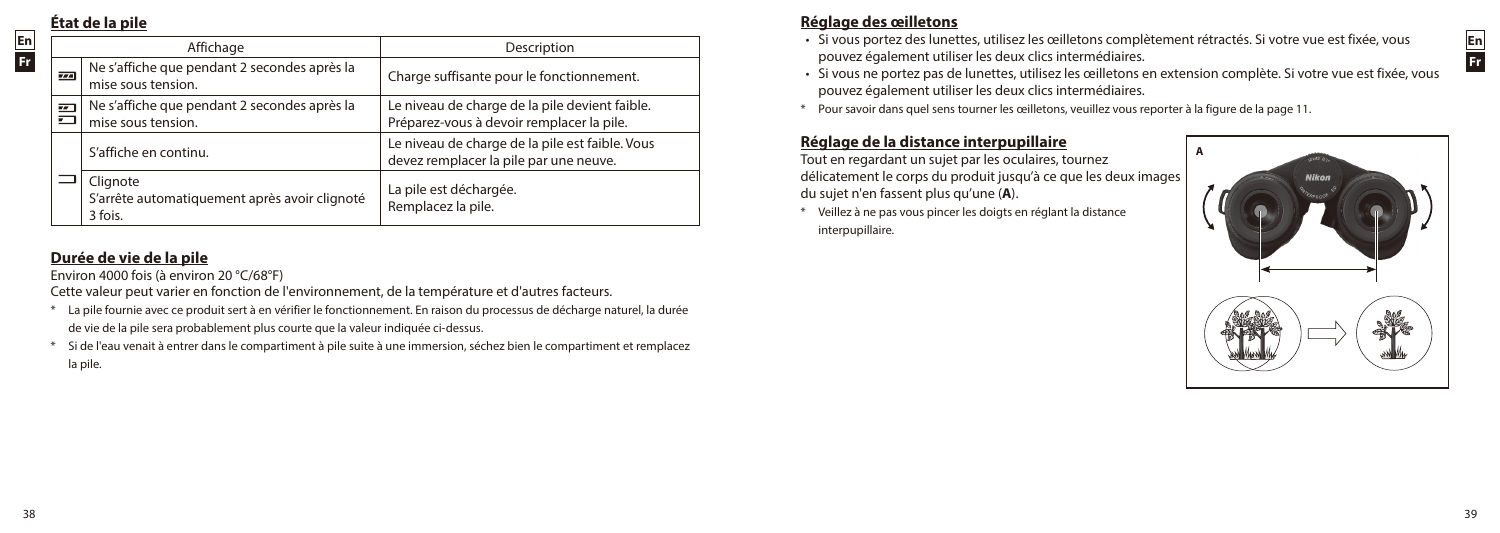# **Réglage de la mise au point de l'affichage interne et de la différence de dioptrie**

- 1. Appuyez sur le bouton PWR pour mettre l'appareil sous tension.
	- • L'affichage interne s'allume.
- 2. Regardez seulement avec votre œil droit, tournez la bague de réglage de dioptrie de l'affichage interne et réglez la mise au point de l'affichage interne.
- 3. Trouvez une cible.

**En Fr**

- Pour effectuer correctement la mise au point, ajustez chaque œil sur la même cible.
- 4. Regardez seulement avec votre œil droit, tournez la bague de mise au point et réglez la mise au point de votre œil droit.
- 5. Regardez seulement avec votre œil gauche, tournez la bague de réglage de dioptrie et réglez la mise au point de votre œil gauche.
	- • Corriger la différence (différence de dioptrie) de vision entre l'œil gauche et droit.
- 6. Regardez avec les deux yeux et vérifiez si la mise au point est correcte.
- 7. Quand vous changez de sujet, tournez la bague de mise au point jusqu'à obtenir une image nette.

# **Réglages du mode**

**En Fr**

Vous pouvez modifier les réglages de chaque mode. Les détails de chaque mode et les réglages au moment de l'achat (réglages par défaut) sont expliqués ci-dessous. Si vous n'avez pas besoin de modifier les réglages, passez à la section "Mesure" (page 20).

| Mode                                     | <b>Détails</b>                                                                                                           | Réglage par défaut                |
|------------------------------------------|--------------------------------------------------------------------------------------------------------------------------|-----------------------------------|
| Luminance<br>d'affichage interne<br>(IL) | Régler la luminosité de l'affichage interne. IL1 est le<br>plus sombre et IL4 est le plus lumineux.                      | II4                               |
| Unité d'affichage<br>de la distance (F1) | Sélectionner yards (Y) ou mètres (M) pour les unités<br>des résultats de mesure.                                         | Yard (Y)                          |
| Mode d'affichage<br>de la mesure (F2)    | Sélectionner la distance horizontale (∠) ou la distance<br>réelle (∠ caché) pour l'affichage des résultats de<br>mesure. | Distance horizontale<br>$(\angle$ |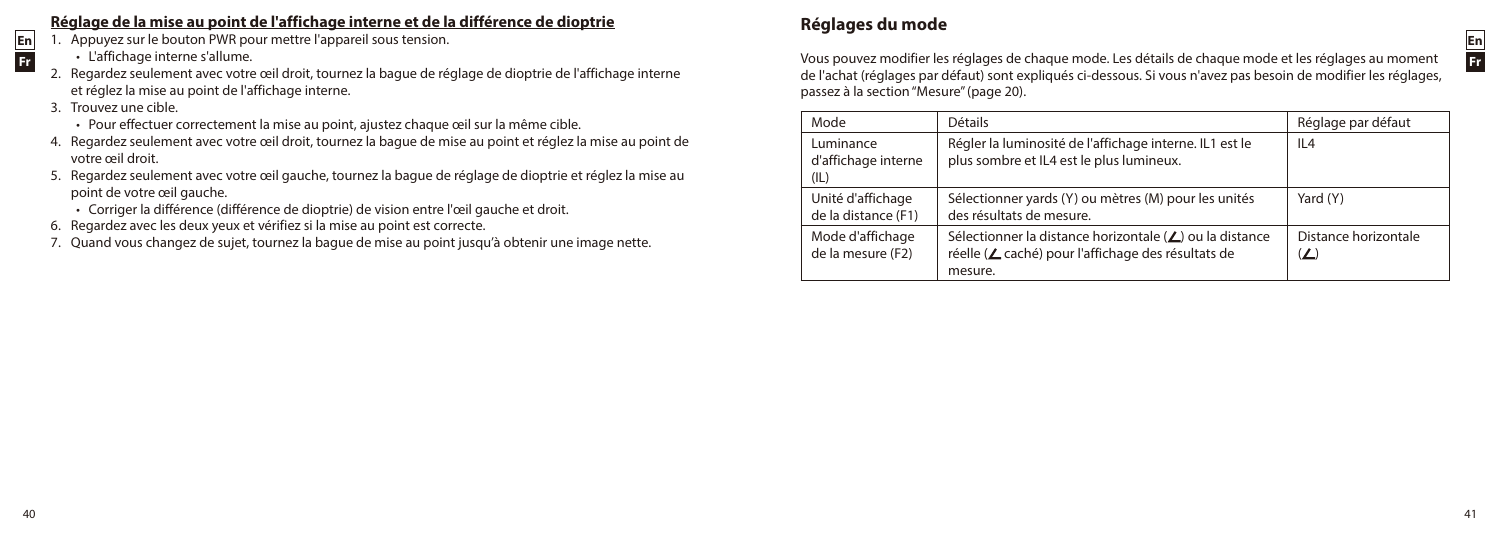# **Modification des réglages**

- 1. Mettez l'appareil sous tension.
- 2. Pour modifier les réglages, appuyez sur le bouton MODE et maintenez-le enfoncé.
- 3. Effectuez les opérations ci-dessous pour changer de mode ou de réglage.
	- Si vous appuyez sur le bouton MODE : Change de mode.
	- • Si vous appuyez sur le bouton PWR : Change le réglage du mode affiché.
- \* Si vous maintenez enfoncé le bouton MODE ou si vous n'utilisez pas le bouton pendant environ 8 secondes, le produit repasse en mode veille.
- \* Utilisation du bouton MODE

Vous pouvez appuyer de deux façons sur le bouton MODE. Actionner le bouton tout en suivant les descriptions de ce manuel.

- • "Maintenir enfoncé" signifie appuyer sur le bouton sans le relâcher pendant 1,5 seconde ou plus.
- "Appuyer" signifie appuyer rapidement sur le bouton (moins de 1.5 seconde).

# **Aperçu de l'utilisation des réglages de mode**



- Lorsque vous utilisez les réglages de mode, si vous maintenez enfoncé le bouton MODE ou si vous n'utilisez pas le bouton pendant environ 8 secondes, le produit repasse en mode veille.
- \* Lorsque vous modifiez le réglage d'un mode, ce réglage s'affichera d'abord la prochaine fois que vous sélectionnerez ce mode.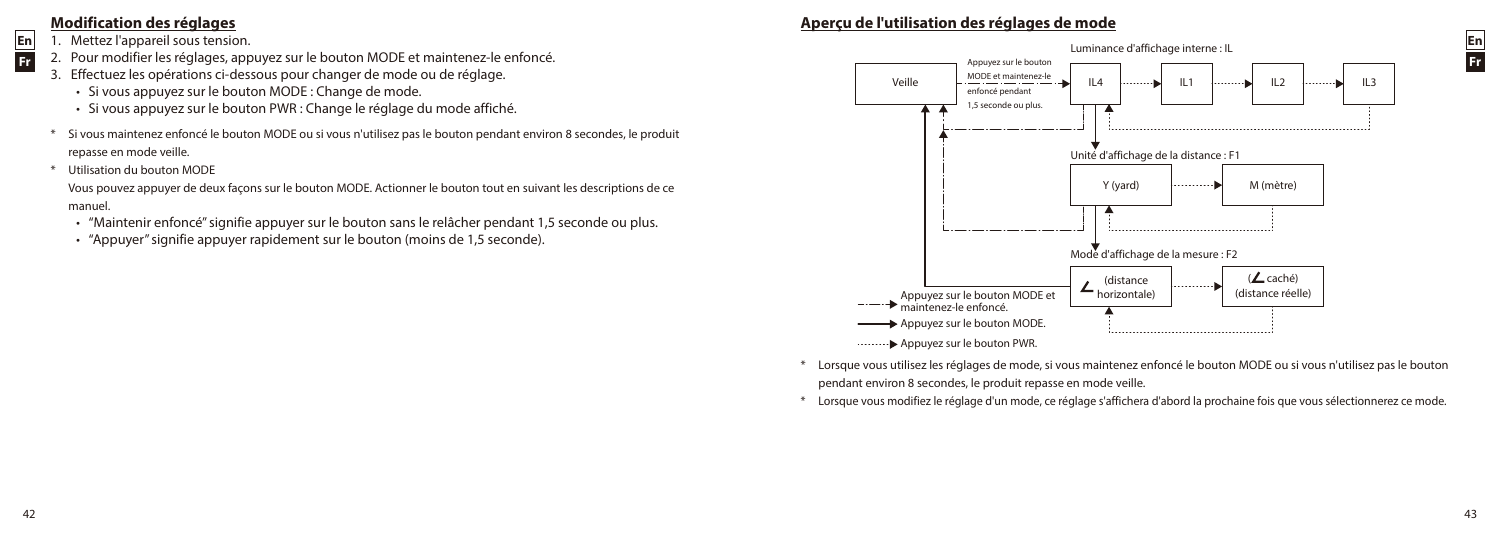# **Mesure**

**En Fr**

Précaution — En raison de rayonnement laser, le contrôle, le réglage ou l'utilisation de procédures autres que celles spécifiées dans le présent document peuvent avoir des effets néfastes ou causer des dommages au niveau de votre santé.

#### **1. Mettez l'appareil sous tension.**

- Appuyez sur le bouton PWR pour mettre l'appareil sous tension.
- • Si vous n'utilisez pas le bouton pendant environ 8 secondes, l'appareil s'éteindra automatiquement.

 $\overline{1}$  $\Box$ 1888%

Immédiatement après la mise sous tension

#### **2. Visez la cible.**

Placez le symbole de cible sur la cible dont vous voulez mesurer l'éloignement.



**3. Appuyez sur le bouton PWR pour effectuer la mesure.**

- • Après la mesure, le résultat s'affiche pendant environ 8 secondes, puis l'appareil s'éteint automatiquement.
- • Pour faire une autre mesure lorsque l'appareil est sous tension, appuyez sur le bouton PWR.



#### **\* Fonction de mesure continue**

Pour effectuer une mesure continue jusqu'à environ 8 secondes, appuyez sur le bouton PWR et maintenez-le enfoncé. Pendant la mesure, le résultat mesuré est affiché consécutivement, pendant que le symbole d'émission laser clignote.

Si vous relâchez le bouton, la mesure continue s'arrête.

# **Éléments fournis**

- 
- Capuchon d'oculaire  $\times 1$  Capuchon d'objectif  $\times 2$  Étui souple  $\times 1$ <br>• Bandoulière  $\times 1$  Pile au lithium (CR2)  $\times 1$ • Pile au lithium (CR2)  $\times$ 1

44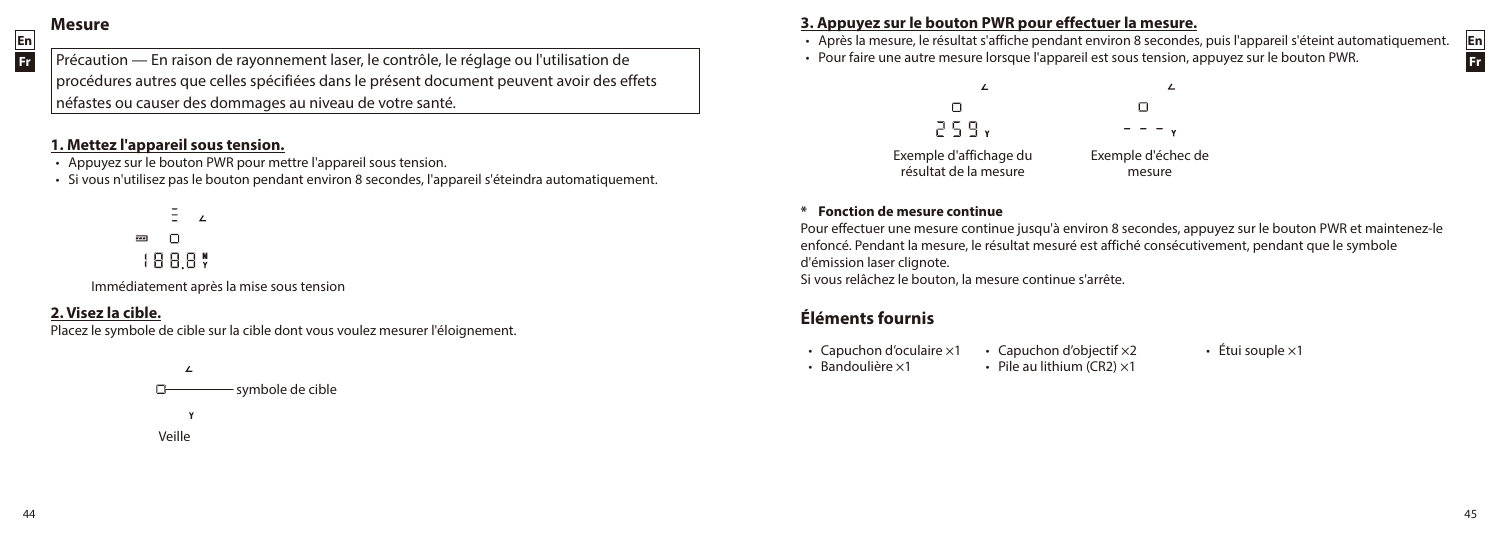

# **Bandoulière et capuchons d'objectif pendant l'observation**

# **Bandoulière**

Attachez la bandoulière comme indiqué ci-contre (**B**), en faisant bien attention à ce que la courroie ne s'entortille pas.



# **Capuchons d'objectif rabattables**

Fixez les capuchons d'objectif de façon à ce qu'ils pendent vers le bas lorsqu'ils sont ouverts, comme indiqué ci-contre (**C**). Ils sont fixés correctement lorsque la partie à section double (fente) est sur la gauche si l'on regarde du côté de la lentille de l'oculaire. (Ils sont attachés correctement au moment de l'achat.) Lors de l'observation, vous pouvez faire pendre les capuchons du produit

vers le bas, comme indiqué ci-contre (**D**).

# **C**

# **Capuchon d'oculaire**

Lorsque vous observez votre sujet, vous pouvez placer les capuchons de deux façons différentes.

- • Retirez les capuchons des oculaires et laissez-les pendre de la bandoulière.
- • Retirez les capuchons des oculaires, puis détachez la lanière droite du capuchon et laissez-la pendre par la bandoulière gauche (**D**).



**D**

Attachez et détachez les capuchons de la bandoulière comme indiqué sur la figure (**E**) et dans l'ordre suivant :

- Attacher  $: c \rightarrow b \rightarrow a$
- Détacher  $: a \rightarrow b \rightarrow c$

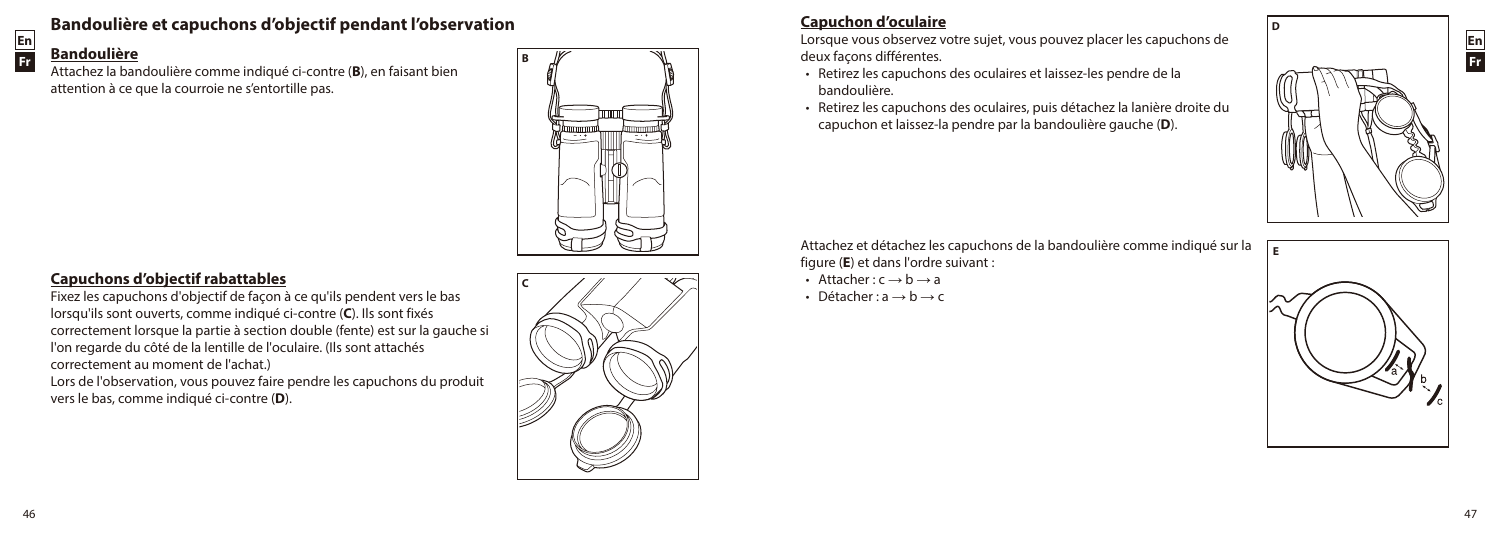# **Caractéristiques**

**En Fr**

| Système de mesure                                        |                                          |
|----------------------------------------------------------|------------------------------------------|
| Plage de mesure (distance réelle)*                       | 9-1730 m/10-1900 yd.                     |
| Distance de mesure maximale<br>(surface réfléchissante)* | 1730 m/1900 yd.                          |
| Distance de mesure maximale (arbre)*                     | 1280 m/1400 yd.                          |
| Distance de mesure maximale (cerf)*                      | 1000 m/1100 yd.                          |
| Affichage de la distance (incrément)                     | chaque 0,1 m/yd. (inférieur à 100 m/yd.) |
|                                                          | chaque 1 m/yd. (100 m/yd. et au-delà)    |
| Système optique                                          |                                          |
| Grossissement $(x)$                                      | 10                                       |
| Diamètre effectif de l'objectif (mm)                     | 42                                       |
| Champ angulaire de vision (réel) (°)                     | 6,1                                      |
| Champ angulaire de vision (apparent) (°)**               | 56,1                                     |
| Champ de vision à 1000 m/yards (m/pieds)                 | 107/320                                  |
| Pupille de sortie (mm)                                   | 4,2                                      |
| Luminosité                                               | 17,6                                     |
| Dégagement oculaire (mm)                                 | 15,5                                     |
| Distance minimale de mise au point<br>(m/pieds)          | 7,0/23,0                                 |
| Réglage de l'écart interpupillaire<br>(mm/pouces)        | 58-72/2,3-2,8                            |
| Réglage de dioptrie (affichage interne)                  | $+4m^{-1}$                               |
|                                                          |                                          |

| Autres                                     |                                                                                                                                |
|--------------------------------------------|--------------------------------------------------------------------------------------------------------------------------------|
| Température de fonctionnement (°C/°F)      | $-20 - +60/-4 - +140$ (Mécaniquement)<br>$-10 - +50/ + 14 - +122$ (Électriquement)                                             |
| Humidité de fonctionnement (%RH)           | 80 ou moins (sans condensation de point de rosée)                                                                              |
| Source d'alimentation                      | Pile au lithium CR2 x 1 (CC 3V)<br>Mise hors tension automatique (après environ 8 secondes<br>de non-utilisation)              |
| Dimensions (haut.xlarg.xprof.) (mm/pouces) | $148 \times 131 \times 71/5.8 \times 5.2 \times 2.8$                                                                           |
| Poids (g/oz)                               | Environ 875/30,9 (sans la pile)                                                                                                |
| Structure                                  | Résistant à l'eau — Équivaut à la classe 7 de protection JIS/<br>IEC (IPX7) (selon les conditions de test de Nikon), anti-buée |
| Compatibilité électromagnétique            | FCC Partie 15 Sous-partie B Classe B, Directive EMC de l'UE, AS/NZS                                                            |
| Environnement                              | RoHS, WEEE                                                                                                                     |
| Laser                                      |                                                                                                                                |
| Classification laser                       | IEC60825-1 : Classe 1M/Produit Laser<br>FDA/21 CFR Partie 1040.10 : Produit Laser Classe I                                     |
| Longueur d'onde (nm)                       | 905                                                                                                                            |
| Durée d'impulsion (ns)                     | 20                                                                                                                             |
| Sortie (W)                                 | 10                                                                                                                             |
| Divergence du faisceau (mrad)              | Vertical: 0,062, Horizontal: 1,46                                                                                              |

\* Valeur de référence. Conformément aux conditions de mesure de Nikon.

\*\* Le nombre calculé par la formule [tan ω' = Γ x tanω ] : Champ de vision apparent : 2ω', Grossissement : Γ, Champ de vision réel : 2ω

Les spécifications du produit peuvent ne pas être atteintes en fonction de la forme, de la texture de la surface et de la nature de l'objet visé, et/ou des conditions météorologiques.